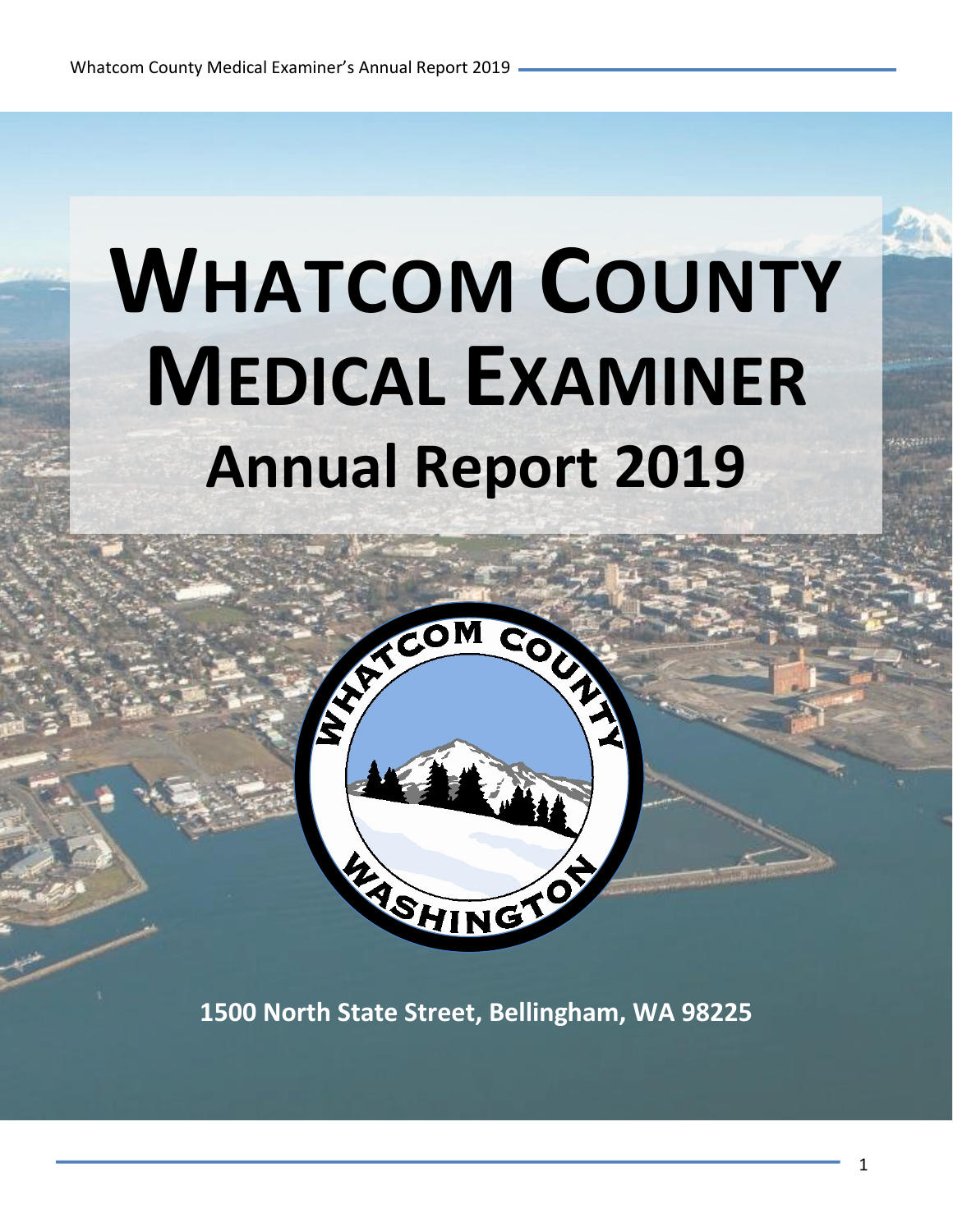# **TABLE OF CONTENTS**

| <b>Mission Statement/Executive Summary</b>  |                |  |  |  |
|---------------------------------------------|----------------|--|--|--|
| 2019 Overview                               | 4              |  |  |  |
| Geographic Jurisdiction                     | 5              |  |  |  |
| Cases by City                               | 5              |  |  |  |
| Cases by Location                           | 6              |  |  |  |
| Cases by Referring Agency                   | $\overline{7}$ |  |  |  |
| Cases by Month                              | $\overline{7}$ |  |  |  |
| <b>Manner of Death: Natural</b>             | 8              |  |  |  |
| Manner of Death: Accidental                 | 10             |  |  |  |
| <b>Manner of Death: Suicide</b>             |                |  |  |  |
| <b>Manner of Death: Homicide</b>            |                |  |  |  |
| Manner of Death: Undetermined               |                |  |  |  |
| <b>Medical Examiner Responsibilities</b>    |                |  |  |  |
| <b>Medical Examiner Office Pathologists</b> |                |  |  |  |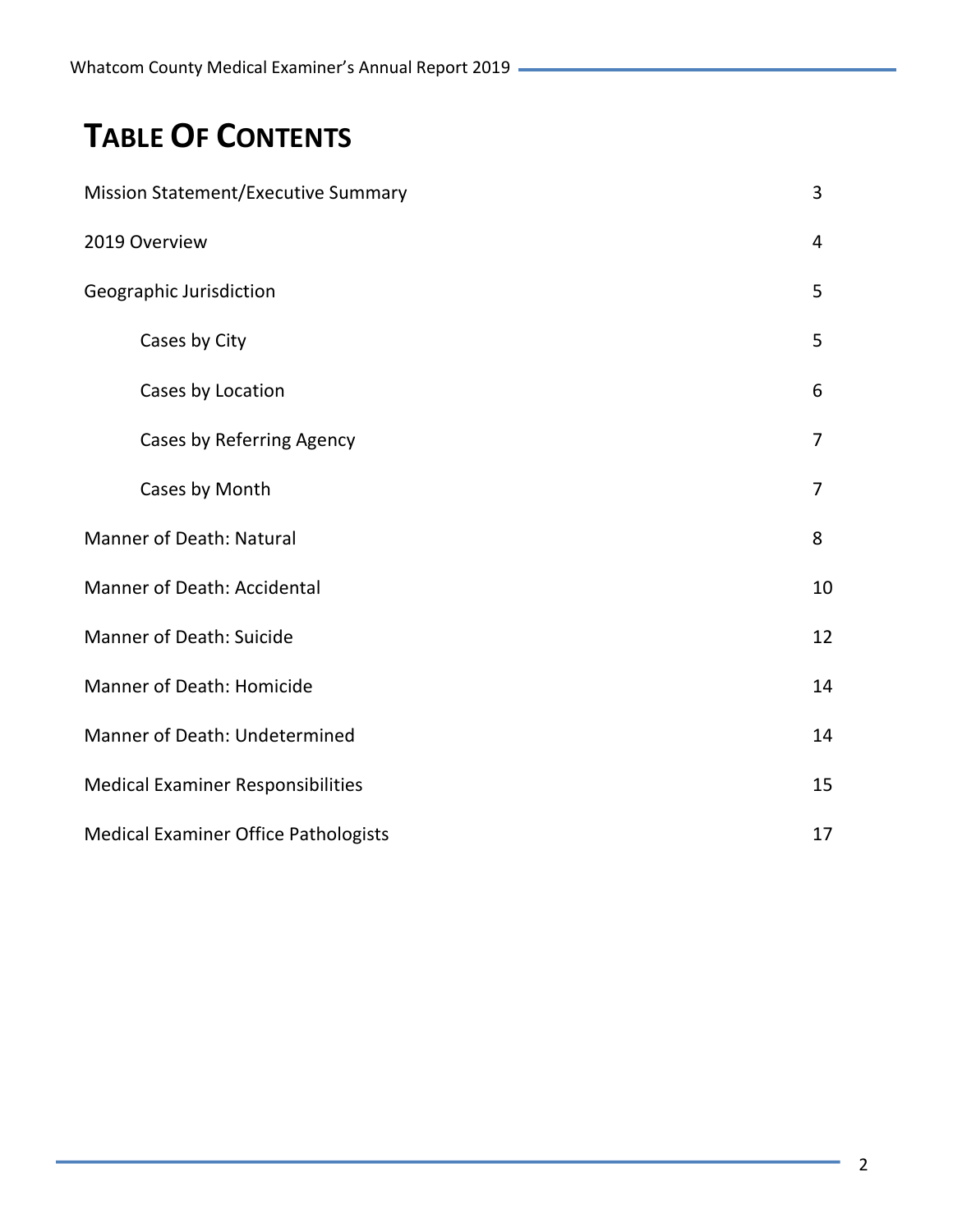# **MISSION STATEMENT**

The Medical Examiner is a physician qualified to perform forensic investigations, authorized by Whatcom County, Washington, to investigate sudden, unexpected, violent, suspicious, or unnatural deaths. The purpose of the Medical Examiner program is to bring trained medical evaluation to the investigation of deaths that are of concern to the public health, safety, and welfare of the community.

# **EXECUTIVE SUMMARY**

During 2019 the Whatcom County Medical Examiner's Office assumed jurisdiction in 137 death investigations that involved forensic autopsies, toxicological examinations, viewing and summary reporting. In addition, 274 other additional cases were reported and investigated and no jurisdiction was assumed (NJA).

Local agencies brought miscellaneous bones to the Medical Examiner to determine if they were of human origin.

Teaching and public relations are also an important part of the Medical Examiner's Office. Consulting was ongoing with the fire and police departments of the county and St. Joseph's Hospital. In addition, service organizations, professional, college and high school classes toured the morgue facility. The Medical Examiner also represented the office on numerous occasions to various civic organizations and gave multiple lectures.

> **Gary Goldfogel, MD Whatcom County Medical Examiner**

\_\_\_\_\_\_\_\_\_\_\_\_\_\_\_\_\_\_\_\_\_\_\_\_\_\_\_\_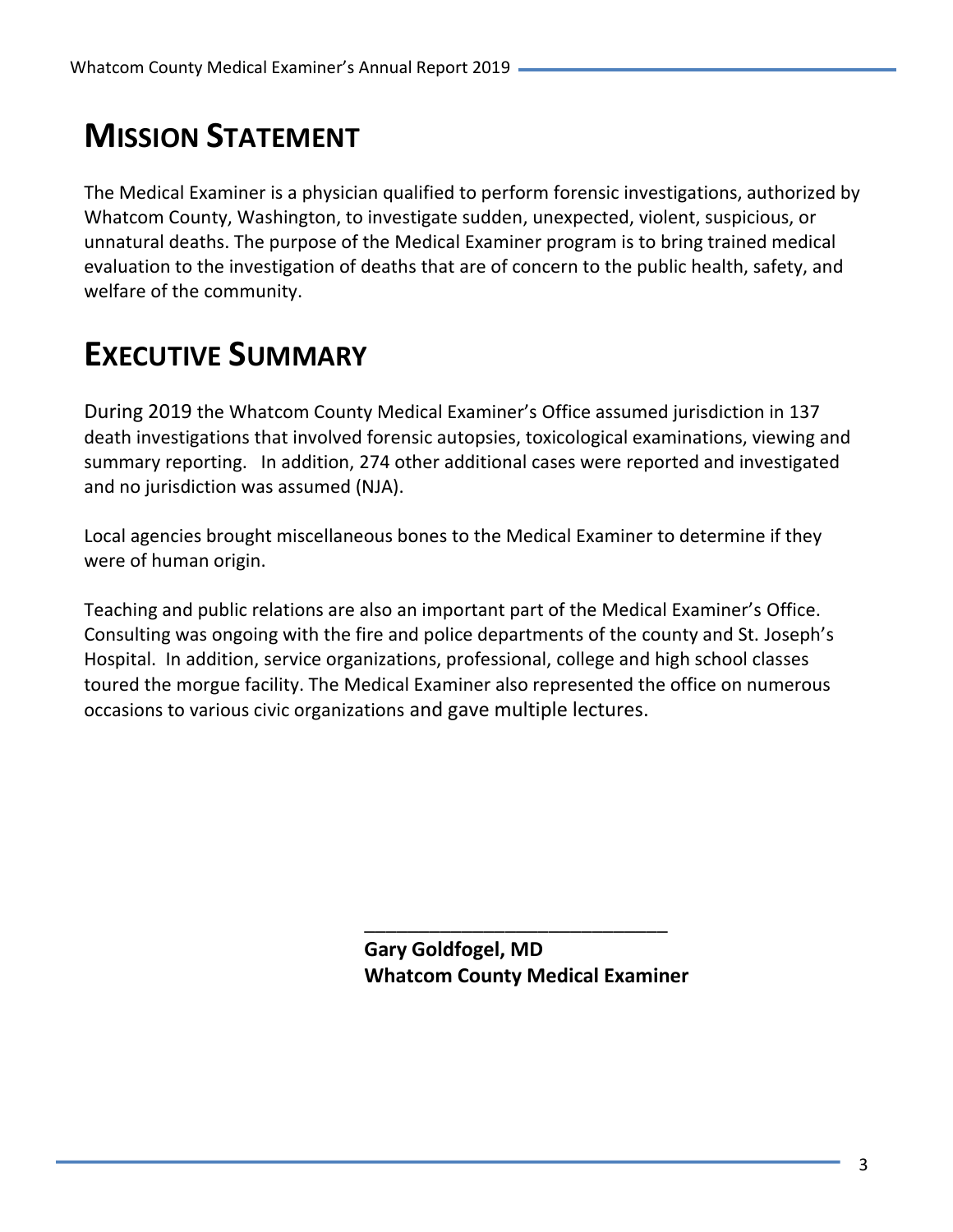# **2019 OVERVIEW**

During 2019 the Whatcom County Medical Examiner's Office conducted 137 forensic death investigations. Those investigations are grouped into one of five categories based on manner of death (see breakdown below). The statistics and graphs presented on in this report show the breakdown of the various causes of death and the age and sex of those who died. There were 30 investigated natural deaths, 46 accidental, 49 suicide, 7 homicide and 5 undetermined.

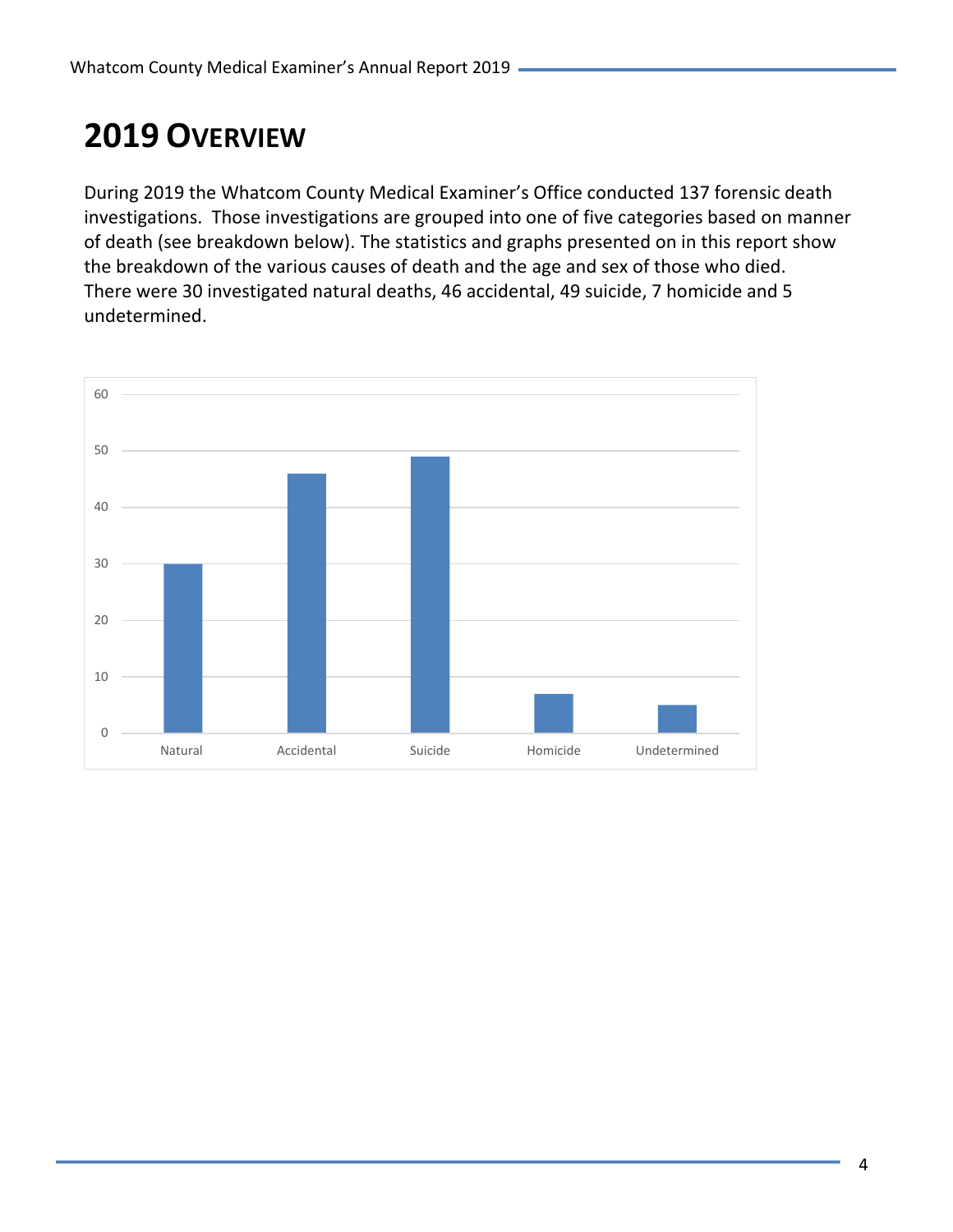# **GEOGRAPHIC JURISDICTION**

The Whatcom County Medical Examiner has jurisdiction over unexpected, unnatural or unattended deaths within the county. The following sections contain figures about where the investigated deaths originated, how they were referred to the ME's office, and breakdowns of case numbers by month.

|                                                                         |                            | Cities/both in & out of city limits |                                           |                                 |
|-------------------------------------------------------------------------|----------------------------|-------------------------------------|-------------------------------------------|---------------------------------|
| Cities/both in & out of city limits<br>Bellingham<br>Ferndale<br>Lynden | 75<br>17<br>$\overline{7}$ |                                     |                                           |                                 |
| <b>Blaine</b>                                                           | 8                          |                                     |                                           |                                 |
| Everson                                                                 | 1                          |                                     |                                           |                                 |
| Mt Baker Wilderness                                                     | 4                          |                                     |                                           |                                 |
| Deming                                                                  | 9                          |                                     |                                           |                                 |
| Maple Falls                                                             | 7                          |                                     |                                           |                                 |
| Custer                                                                  | $\overline{2}$             |                                     |                                           |                                 |
| Sumas                                                                   | 1                          |                                     |                                           |                                 |
| Glacier                                                                 | $\overline{2}$             |                                     |                                           |                                 |
| Newhalem                                                                | $\overline{2}$             | <b>Bellingham</b><br><b>Blaine</b>  | $\blacksquare$ Ferndale<br><b>Everson</b> | Lynden<br>• Mt Baker Wilderness |
| Sedro Woolley (address within<br><b>Whatcom County)</b>                 | $\overline{2}$             | Deming<br>$\blacksquare$ Sumas      | Maple Falls<br>$\blacksquare$ Glacier     | ■ Custer<br>• Newhalem          |
|                                                                         |                            | Sedro Woolley                       |                                           |                                 |

The Medical Examiner investigated cases reported from each of the cities listed in the figures above.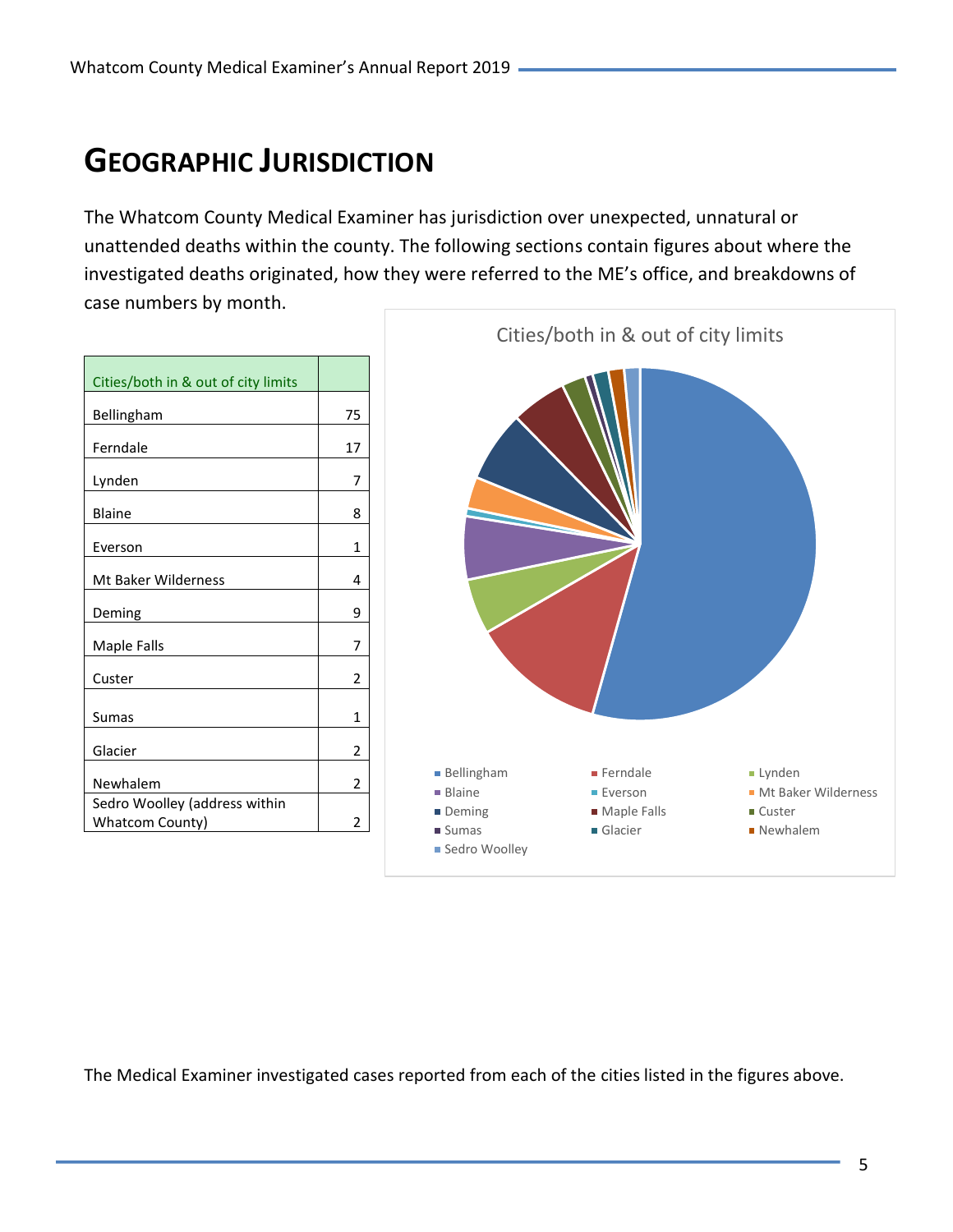| Locations                        | Value |
|----------------------------------|-------|
| Decedent's property inside & out | 75    |
| Hospital                         | 8     |
| <b>Urban Environment</b>         | 7     |
| Roadway Rural                    | 7     |
| Roadway Urban                    | 2     |
| Residence-other inside & out     | 7     |
| <b>Rural Environment</b>         | 10    |
| Wilderness                       | 4     |
| Jobsite                          | 3     |
| Freeway                          | 7     |
| Motel/hotel                      | 5     |
| Railroad track                   | 2     |



The decedent died or was found at the locations listed above.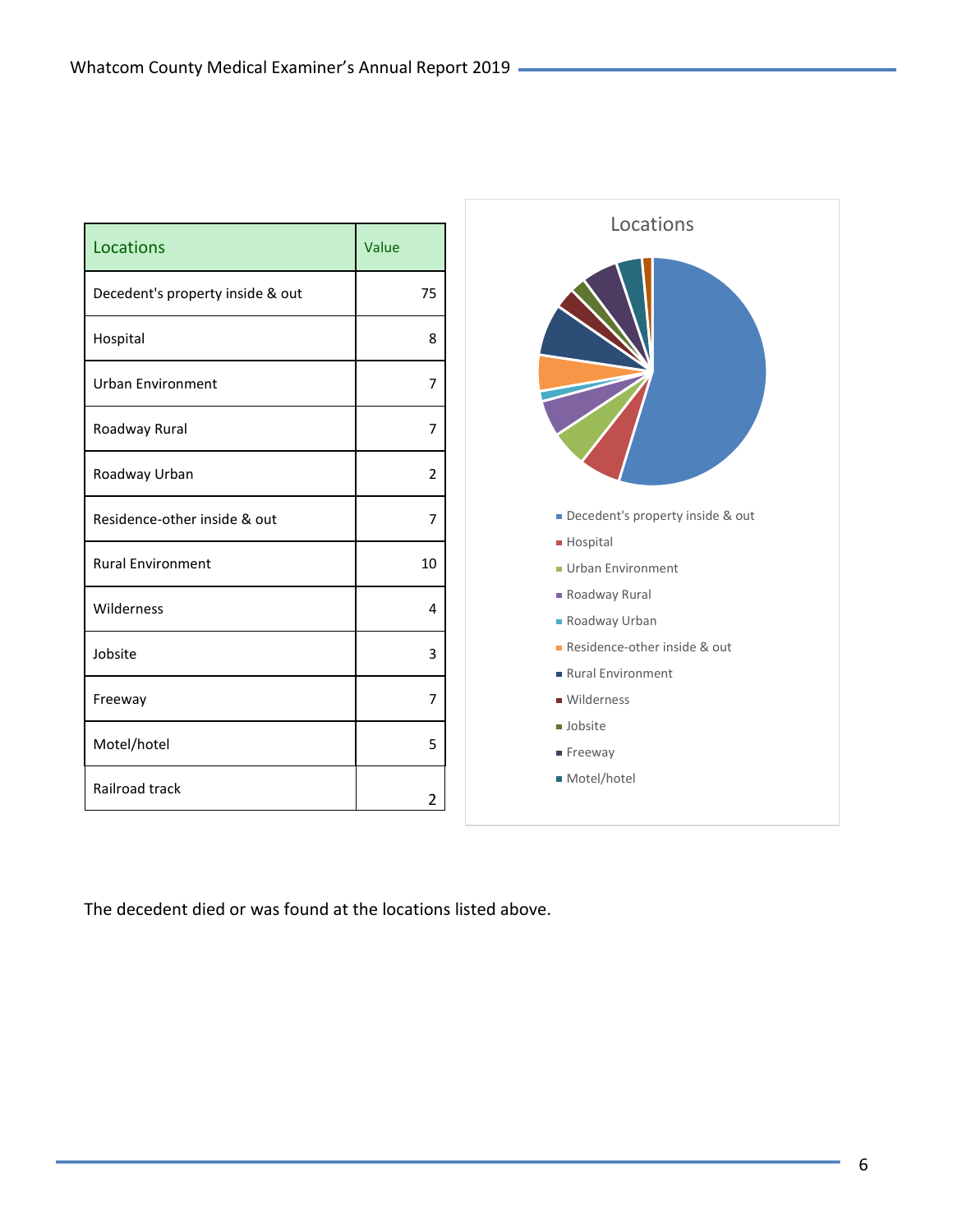

Of the 137 cases investigated by the Medical Examiner's Office, 8 were in a state of at least moderate decomposition, and 9 were known transient or homeless.



The Medical Examiner's Office was presented with 411 deaths in 2019, and claimed jurisdiction over 137 of them. The others received "paper" investigations and were designated NJA which stands for "no jurisdiction assumed."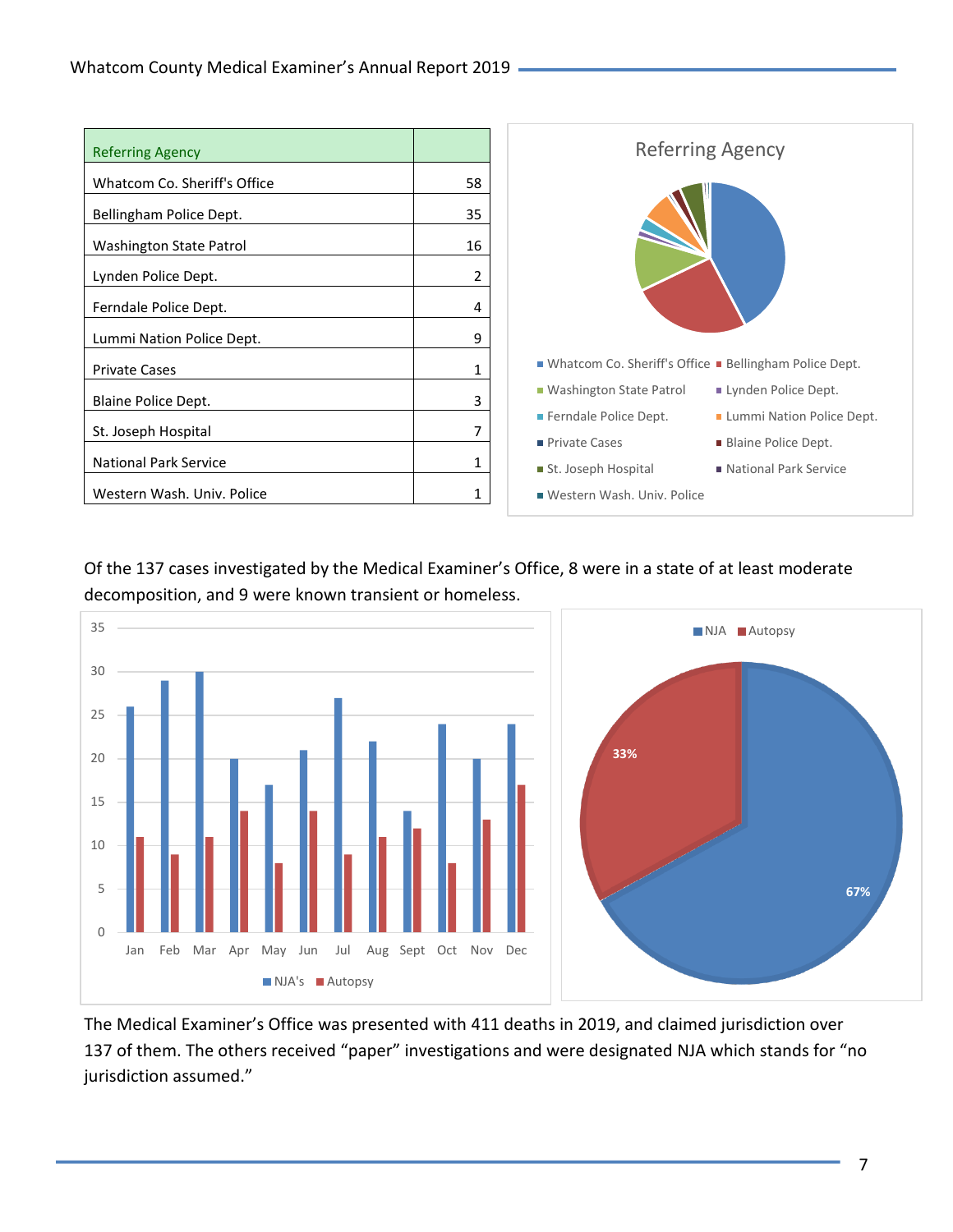## **NATURAL**

There were 30 total investigated natural deaths of which 22 were male and 8 females. The cause of death was as follows: Heart Disease (15), Pulmonary Thromboembolism (4), Alcoholism (2), Seizure Disorder (2), Sepsis (2), Diabetes Mellitus (2), Splenic Artery rupture (1), Anoxic Brain Injury (1), and Malnutrition (1).

Alcohol was present in 5 cases and acetone (decomposition product and/or diabetes mellitus) present in 3.

Drugs were present in 15 of the 30 cases and include 3 cases with morphine, 2 cases with codeine, 3 cases with methamphetamine, 2 cases with amphetamine, 2 cases with norbuprenorphine (given to heroin addicts) and 5 cases with marijuana. Other cases had opiates, fentanyl, 6 mono acetyl morphine, naloxone (antidote to opiates), benzodiazepines, 7- Amino clonazepam, clonidine, 10-Hydroxyam, cyclobenzaprine and other prescribed medication.

Grouped by age, 3 decedents were between 20-29, 4 were between 30-39, 8 were between 40-49, 7 were between 50-59 and 3 were between 60-69 and 5 are 70 years of age or older.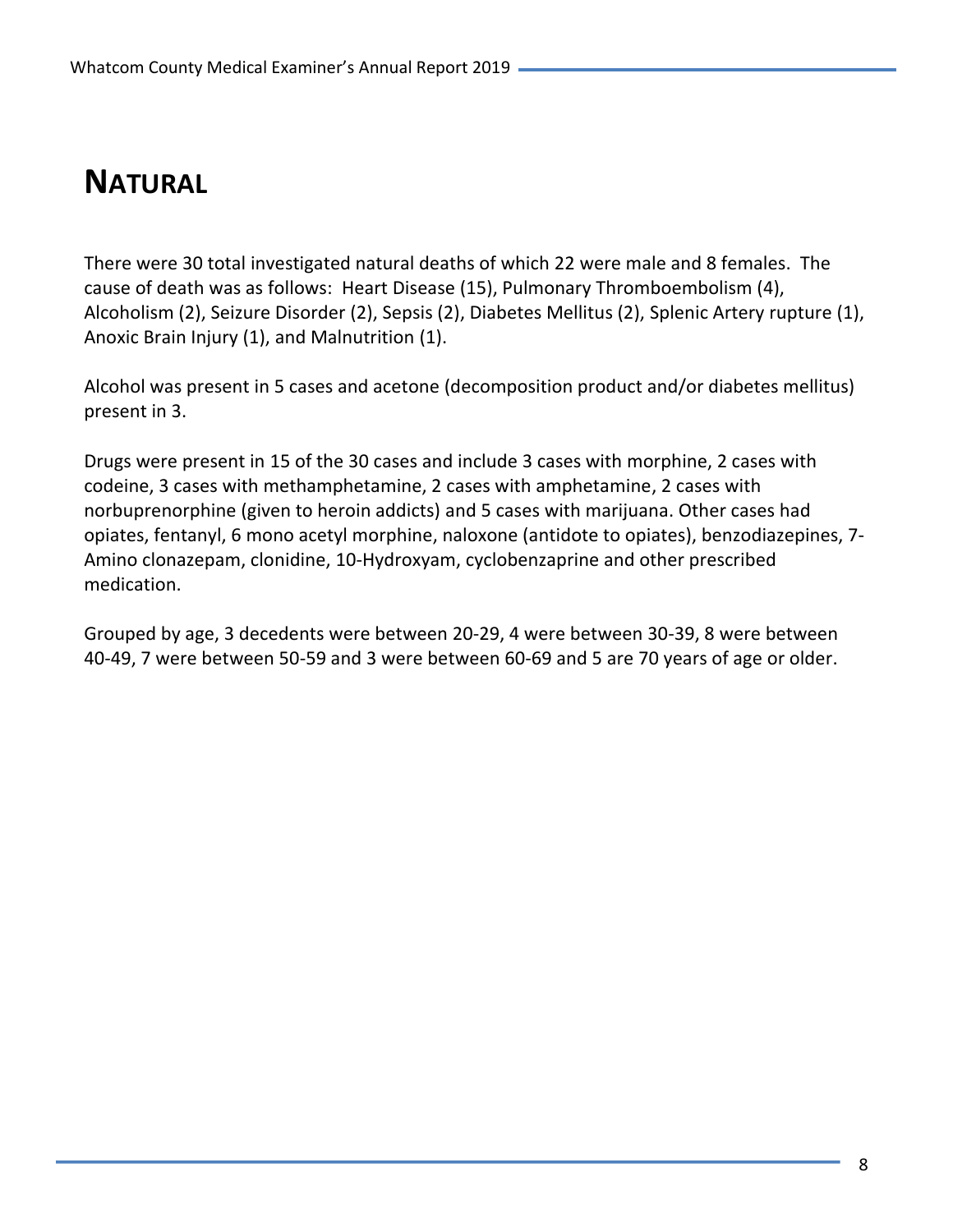





## **Natural Deaths by Age and Sex**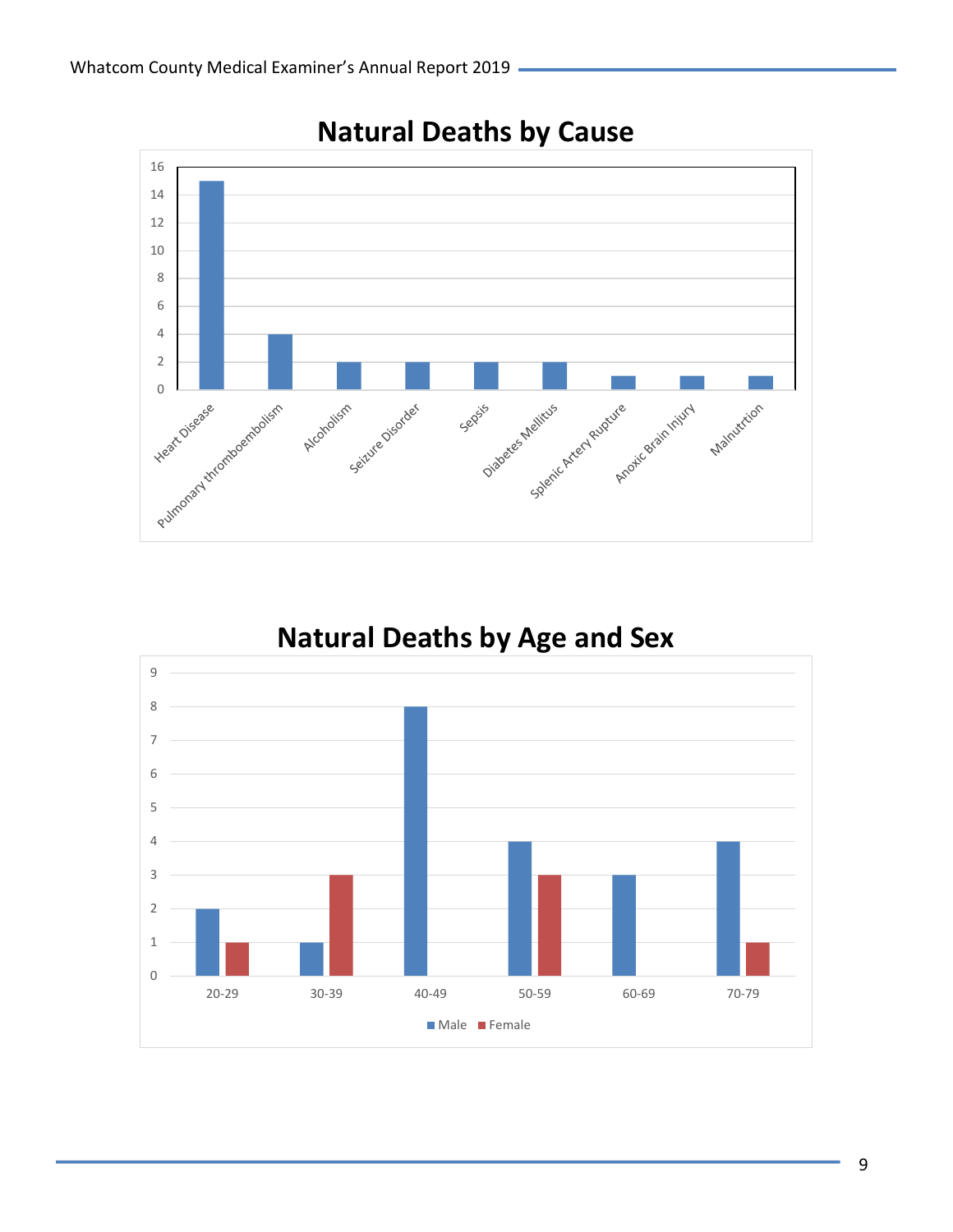## **ACCIDENTAL**

There were 46 total investigated accidental deaths of which 32 were male and 14 were female. The cause of death was as follows: Drugs (17), Traffic (12), Fire (6), Drowning (4), Fall (2), Train vs pedestrian, bicyclist (2), Carbon monoxide (1), Mechanical Asphyxia (1) and Shock (1).

Grouped by age, 4 decedents were between 16-19, 8 were between 20-29, 12 were between 30-39, 4 were between 40-49, 7 were between 50-59, 7 were between 60-69, 2 were between 70-79 and 2 were between 80-89 years of age.

Alcohol was present in 8 of the 46 accidental deaths.

In the 13 traffic deaths (which includes pedestrian/motor vehicle accidents), alcohol was present in 5 victims with an average blood alcohol concentration of 0.23 gm%. Seatbelts were not worn in one of the automobile deaths and indeterminate in two other cases. Helmets were worn in the three motorcycle deaths with excessive speed a factor in two of them. In the traffic deaths, marijuana was found in four cases, benzoylecgonine (cocaine metabolite) in two cases, and methamphetamine and amphetamine found in another case.

In the 17 drug overdose deaths only 2 showed alcohol. Heroin was present in 8, fentanyl in 4, methamphetamine or amphetamine in 8, cannabinoids in 3, oxycodone in 2. Only two of our cases show naloxone (antidote to opiates).

In both cases that died from a fall no alcohol or drugs were detected.

Of the three fresh water drownings all were negative for alcohol, one was positive for LSD and one was positive for marijuana. The one salt water drowning showed no drugs or alcohol detected.

There were six deaths due to fire but only two with alcohol in their system (level of 0.23 gm% and 0.03 gm%). One of the deaths due to fire had methamphetamine and amphetamine, two were negative for both alcohol and drugs. We were unable to procure a sample for toxicology in one case.

Our train/pedestrian death showed an alcohol level of 0.21 gm%, whereas, the train/bicyclist fatality was negative for both alcohol and drugs.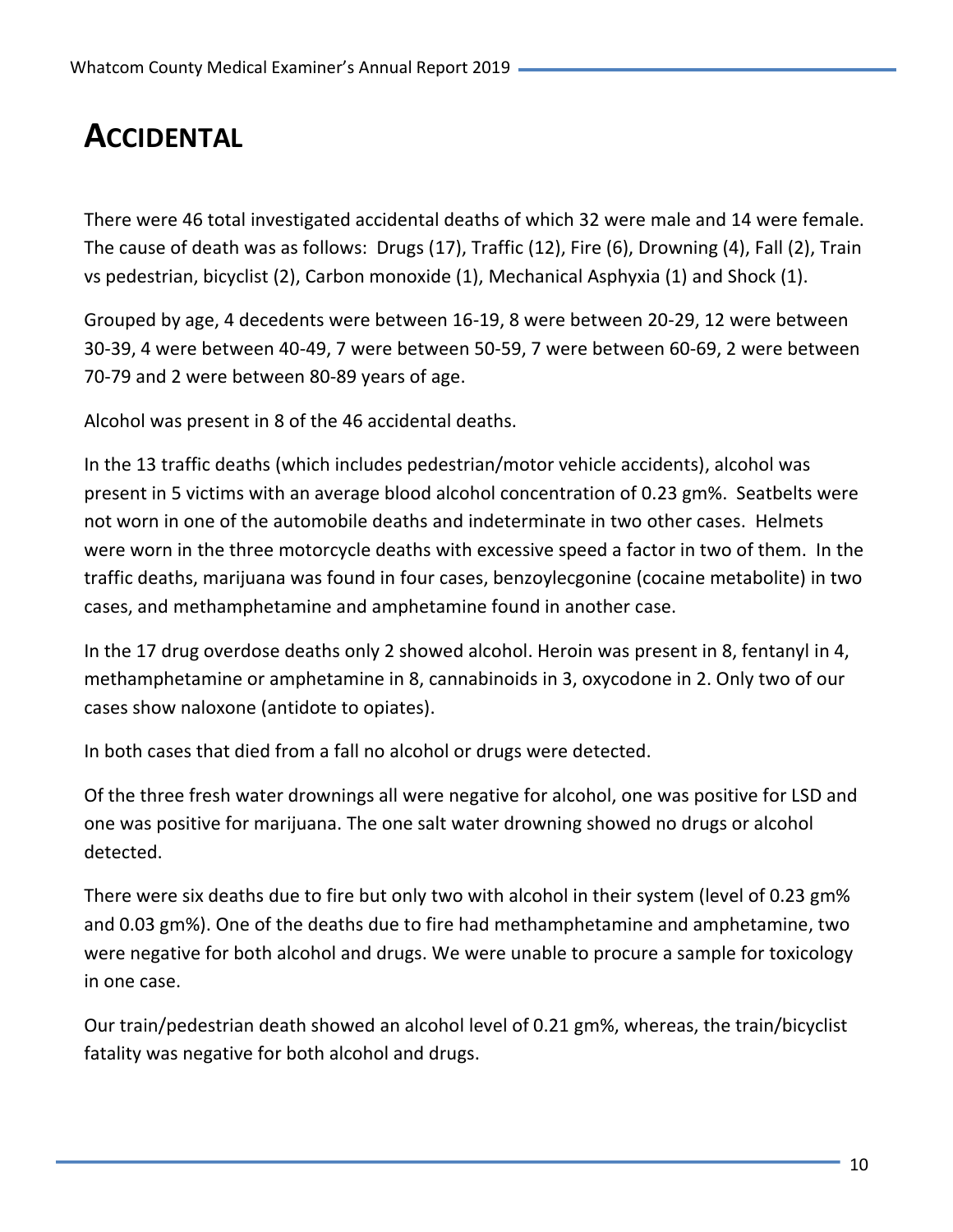

## **Accidental Deaths**

## **Accidental Deaths by Age and Sex**

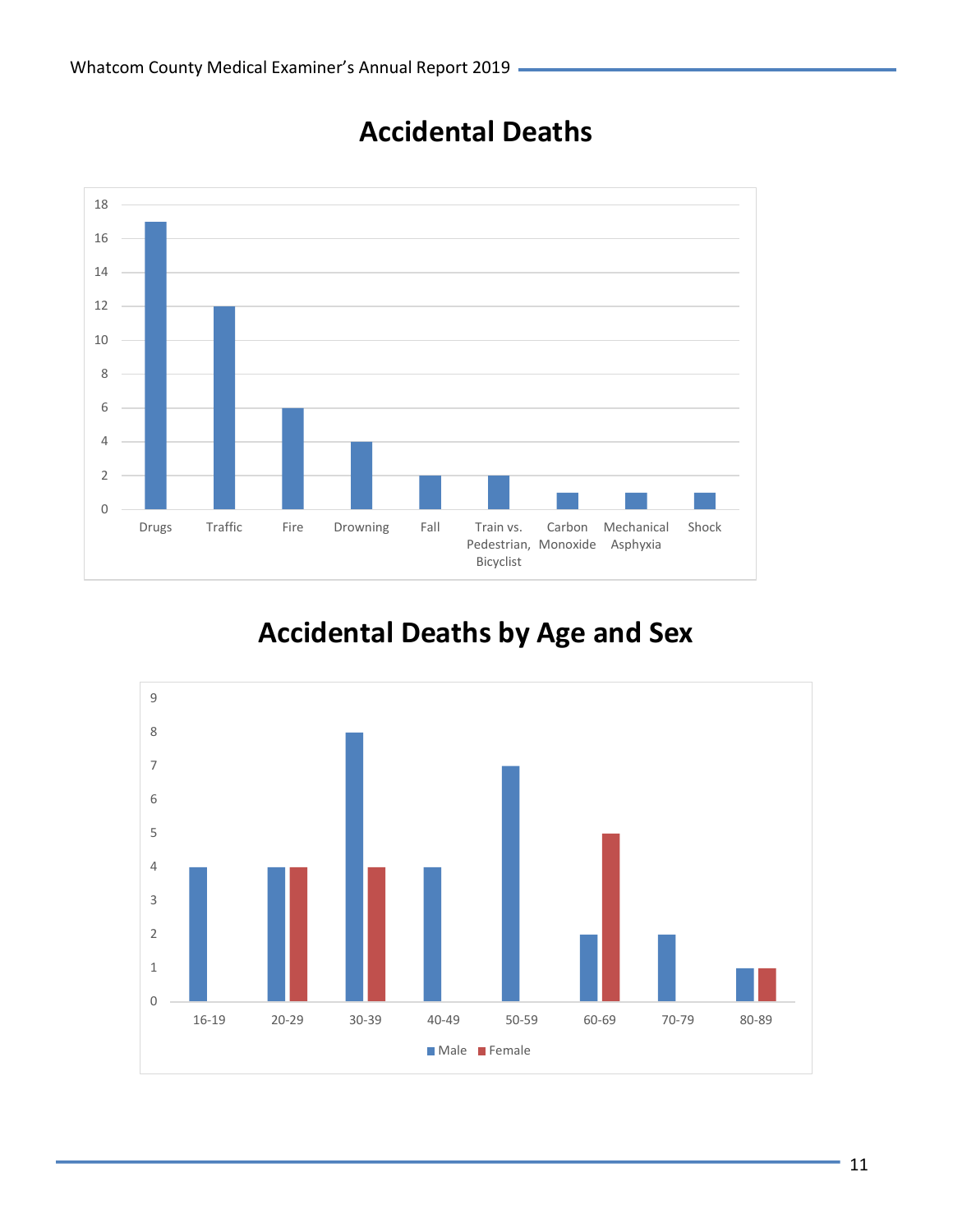# **SUICIDE**

There were 49 total investigated suicide deaths of which 39 were male and 10 female. The cause of death was as follows: Gunshot (26), Hanging (10), Drugs (4), Car Exhaust Inhalation (3), Run or jump into freeway traffic (3), Asphyxia (1), Entered river (hypothermia) (1) and Fall from height (1).

By age, 4 decedents were between 14-19, 3 were between 20-29, 3 were between 30-39, 12 were between 40-49, 10 were between 50-59, 5 were between 60-69, 8 were between 70-79 and 3 were between 80-89 years of age. We have one case from 2019 with unknown identity/age.

Alcohol was present in 16 of our 49 suicide deaths with an average blood alcohol reading of 0.18 gm%. Toxicology is pending on two cases.

In the drug overdose death, prescription glycemic medication, benzodiazepine, prescription opiate, morphine, oxycodone, alprazolam, and marijuana were used.

In the 26 gunshot suicides, handguns were used 21 times (13 semiauto and 8 revolvers), 3 shotguns and 2 rifles. Alcohol was present in 8 of the gunshot victims with an average reading of 0.21 gm%. Drugs were present in 8 cases and includes oxycodone, hydrocodone, opiates, methamphetamine, amphetamine, diazepam, alprazolam, benzodiazepine, and tricyclic antidepressant.

Four of the ten ligature hangings showed alcohol readings with an average of 0.18 gm%. Drugs were present just one case with cocaine.

Of the 49 suicide cases ideation was present in 43% (21) not present in 27% (13) and unknown in 31% (15). A suicide note was left in 35% (17), and no note left in 65% (32) of our cases. History of prior attempts in 6 cases, 33 had no prior attempts and in 10 cases it is unknown.

More than one stressor may be identified in suicide cases. Depression was listed in 16 of our cases, 12 cases were associated with failing health issues, mental illness was associated with 7 cases, alcoholism in 4 cases, relationship problems were present in 14 cases, lost job, eviction or financial problems were noted in 10 cases, illicit drug use was noted in 2 case, legal problems were a trigger in 6 cases, loneliness was noted in 2 cases, and untreated workplace stress was attributed in 1 case.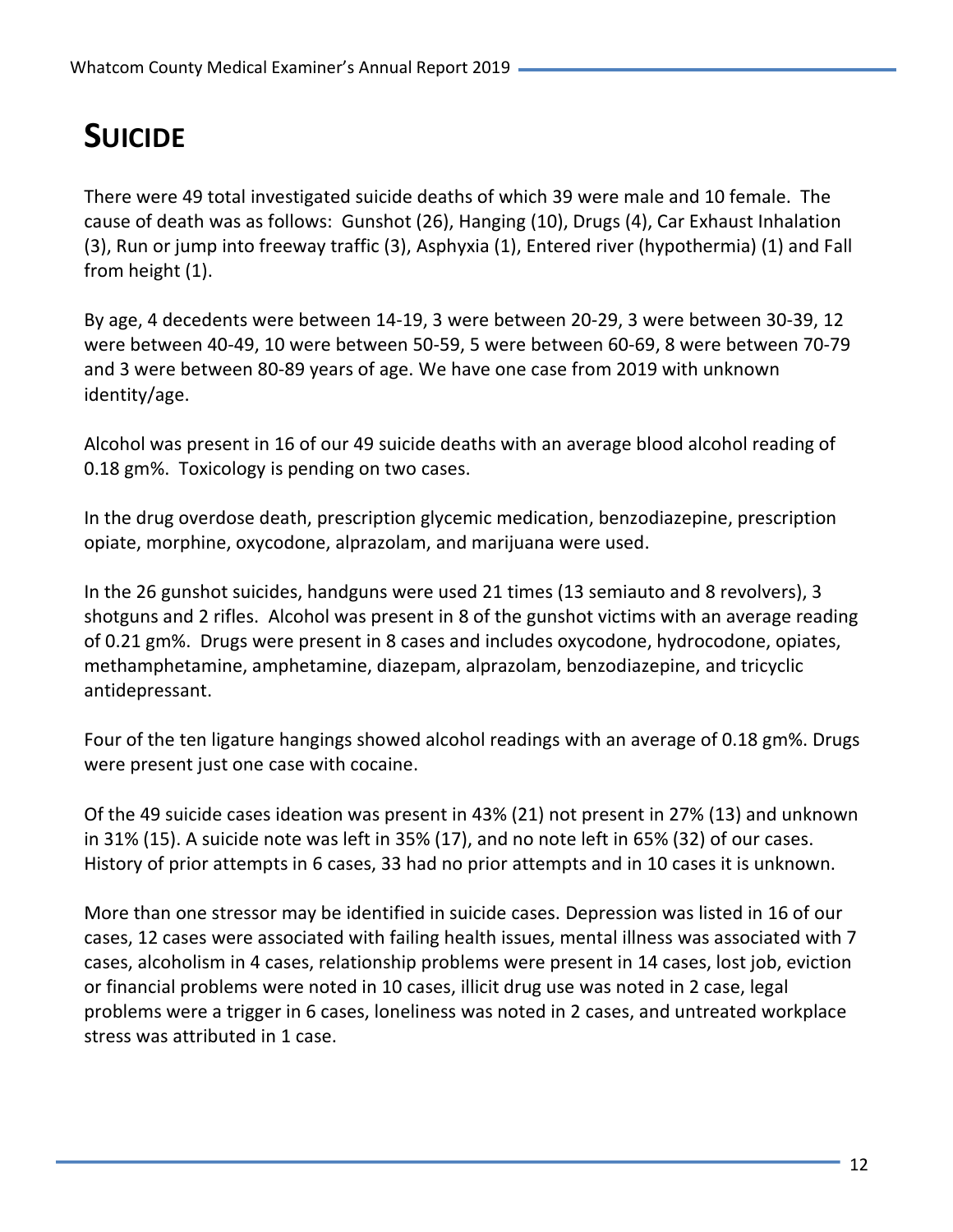

## **Suicide Deaths by Mechanism of Injury**

## **Suicide Deaths by Age and Sex**

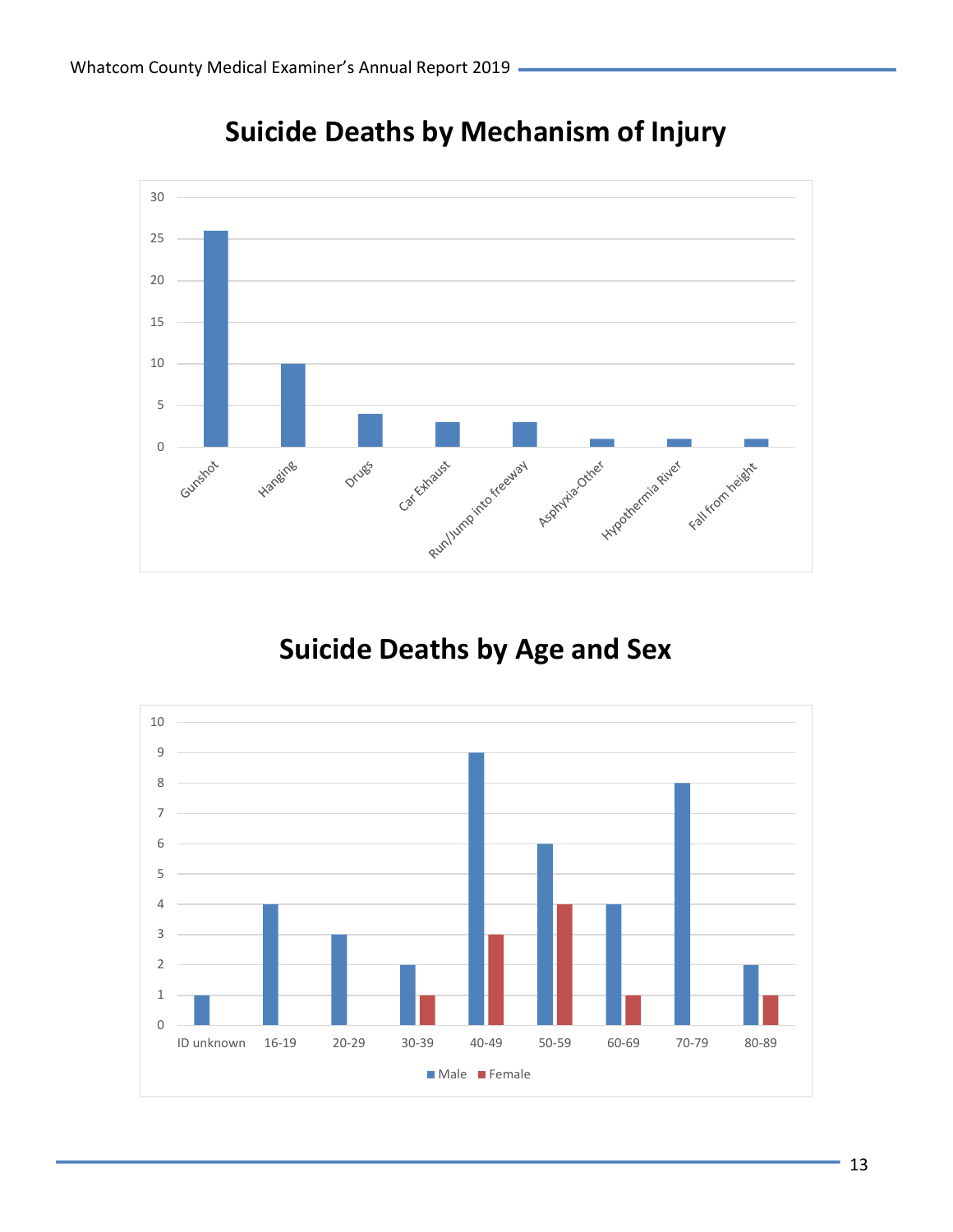# **HOMICIDE**

There were seven homicide cases, four male and three female victims. One had a stab knife injury, two were blunt force trauma to head/face, three semiauto handgun gunshot wounds, and one revolver wound. Five knew their assailants or were related to them, one homicide was related to known drug activity, and in one case it is unknown if the victim knew his assailant.

Two victims had alcohol in their system 0.28 gm% and 0.18 gm%, one had LSD in his system and one was positive for methamphetamine, amphetamine and marijuana. One case is still pending toxicology results.

Grouped by age, two decedents were between 20-29, two were between 30-39, two were between 50-59 and one was between 70-79 years of age.

## **UNDETERMINED**

There were five investigated deaths whose manner of death was listed as undetermined, three male and two female. One was a fetus delivered prematurely at 22 weeks with no external or internal anatomical anomalies, another was a SUID death with an unsafe sleeping situation with no anatomical, infectious disease, toxicological, or traumatic etiology. One case died after a massive oral opiate ingestion and it was unclear if final act was intentional or confusion related to dementia. One case was classified as undetermined as it was unclear if it was suicide, assisted suicide or homicide. We also had one case with sudden cardiac demise with uncertain etiology.

Grouped by age, two decedents were less than one year of age, one was between 30-39, one between 50-59 and one between 70-74 years of age.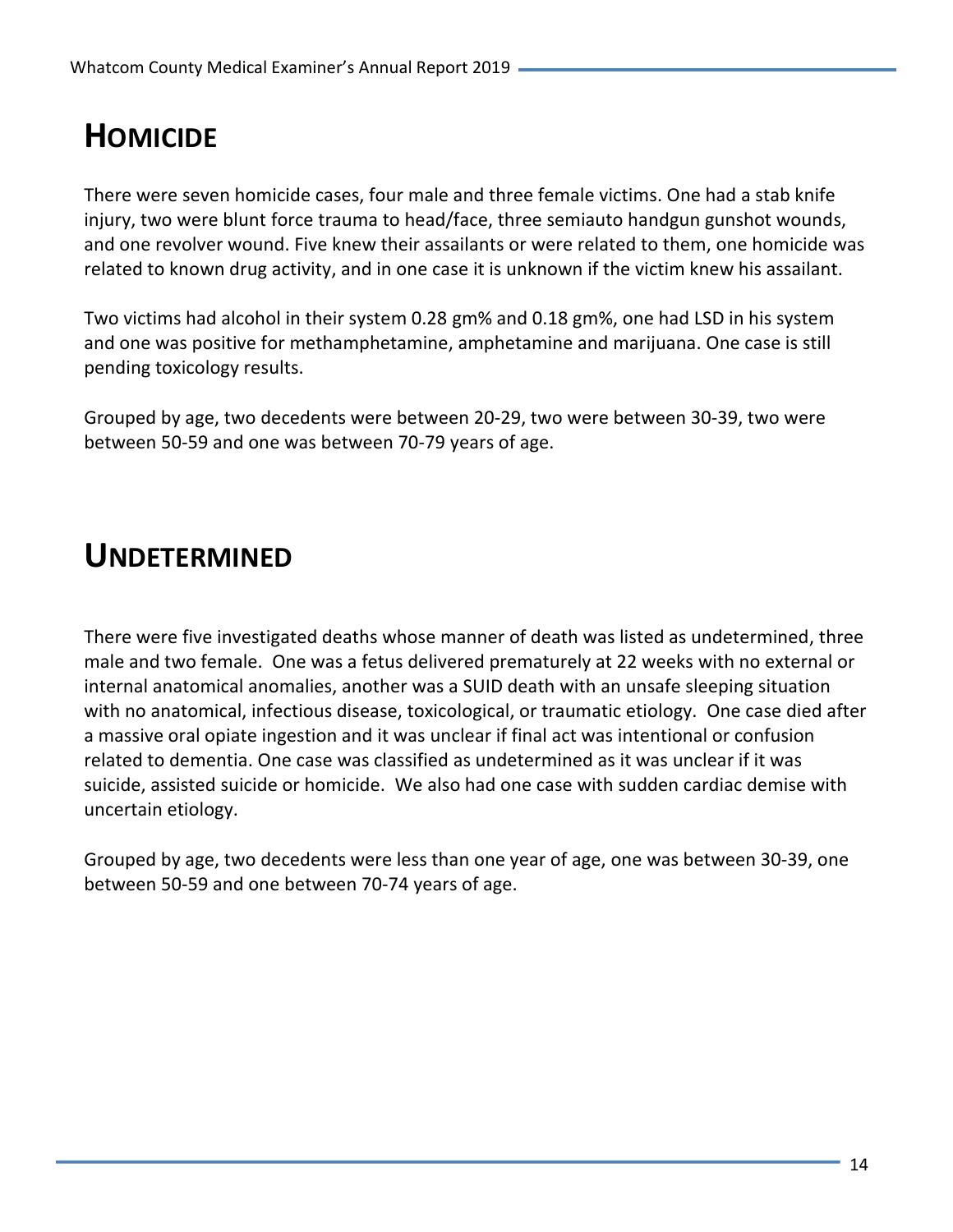## **MEDICAL EXAMINER RESPONSIBILITIES**

Adapted from the Medical Examiner Contract for Services Agreement with Whatcom County, and King County Medical Examiner's Office Annual Report.

The Medical Examiner (ME) is a physician certified in anatomic pathology who is authorized to investigate sudden, unexpected, violent, suspicious, or unnatural deaths. The office and function of the ME is established by the Revised Code of Washington (RCW) 68.50. There are several reasons why a ME is to be utilized in the determination of the cause and manner of death. They include: (1) murder shall be determined and recognized; (2) the innocent shall be exonerated; (3) criminal and civil court proceedings will be provided with documented and impartial medical advice; (4) unrecognized hazards to public health shall be revealed; and (5) industrial and/or workplace hazards shall be made known to the public.

In order to reach and provide these services, the ME by statute assumes jurisdiction over human remains in these cases. The ME, after a thorough investigation, is to determine the cause and manner of death. The postmortem examination on each decedent includes the preservation of various body fluids and tissues for microscopic and toxicologic analysis. Photographs are taken of the external and internal portions of the examination, which are available for review at a later date if needed. Photographic documentation is also an essential item in those cases where the pathologist must provide court testimony.

The ME is available personally or will provide any coverage for 24 hours per day, 365 days per year. They shall perform the following functions and have the following authority:

- 1. Arrange the transportation of bodies.
- 2. Investigate all deaths as previously described in this paragraph.
- 3. Be available to law-enforcement and in turn have access to law-enforcement expertise, experience and personnel and assistance.
- 4. Create and file such medical records as are needed or required by statute and good medical procedure.
- 5. Extend and receive the full cooperation from all levels of county government appropriate to the investigation of death as determined by the ME.
- 6. Authority and duty to serve as a representative, if desired, to the trauma quality assurance committee of St. Joseph Hospital.
- 7. Teach paramedics and emergency technicians, police and fire department trainees regarding any techniques and or requirements of death investigations.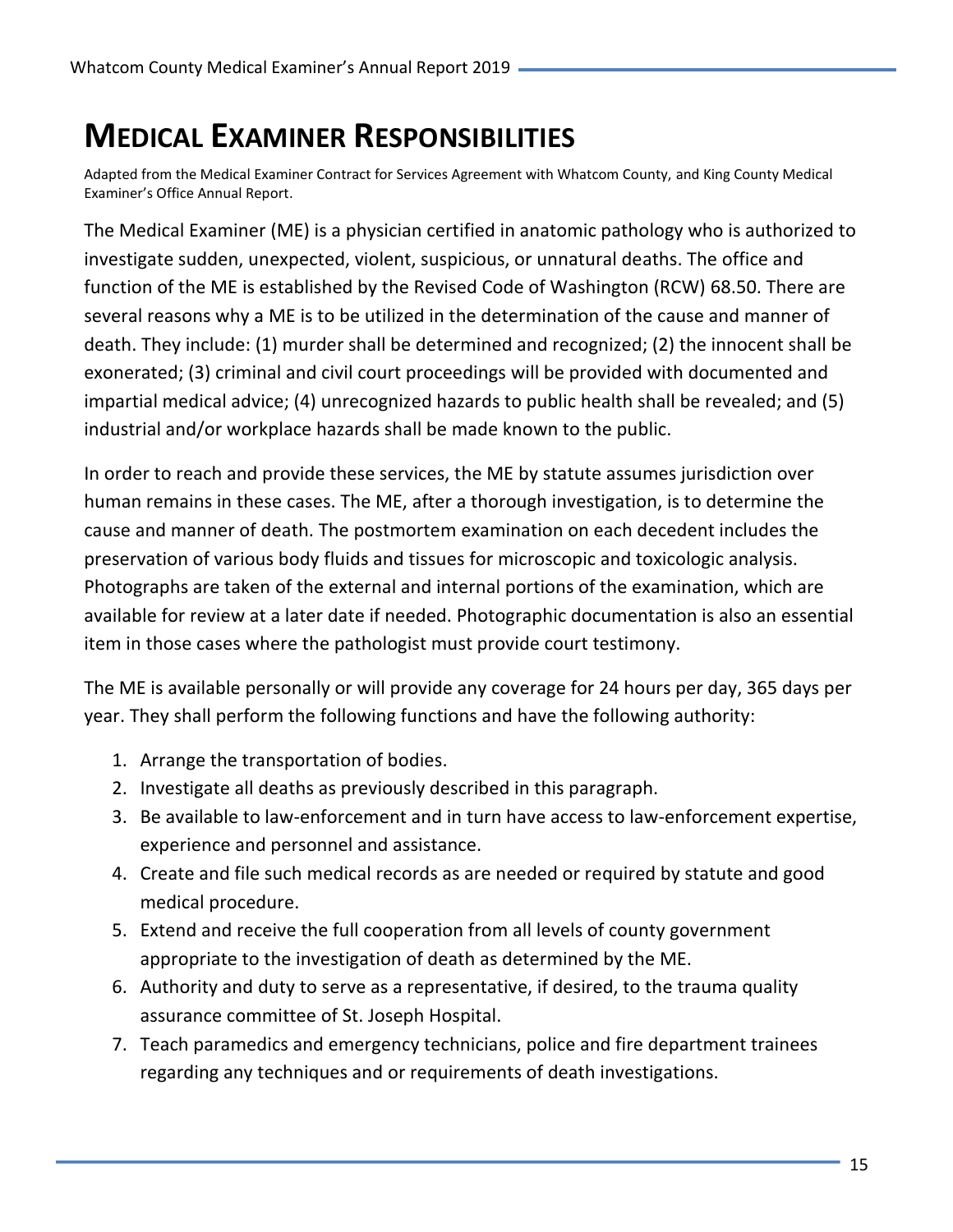- 8. Liaison and work with the County Health Department regarding issues of public health, infectious diseases, toxins and poisons.
- 9. Be a representative, if desired, on the Whatcom County Disaster Management Committee.
- 10.Courtroom testimony and consultation services for the prosecuting attorney, public defender, and law-enforcement agencies on autopsies, interpretation of injuries on both living and deceased, toxicology testing and interpretation (including legal ethanol analyses).
- 11.Maintain and oversee the personnel, equipment, supplies, etc. to perform the duties of the Medical Examiner Office.
- 12.Obtain and oversee substitute professional coverage when the ME is unavailable for any reason. Any such coverage shall be consistent with this contract and the standards of the College of American Pathology for autopsies.
- 13.Administration of indigent cremation burial program on behalf of Whatcom County.
- 14.Create and maintain all documents, reports, and evidence necessary to perform the function of the Medical Examiner Office in accordance with relevant legal and professional standards.
- 15.Maintain current certification, stature, and licensure to perform the duties of Medical Examiner.
- 16.Maintain and oversee the morgue facility.
- 17.Makes recommendations as necessary as a member of the Child Death Review Committee along with DSHS, Health Department, schools, courts, Prosecutor, Sheriff, and Police Department.

In all cases investigated by the Medical Examiner, it is essential that the decedent's identity is established and the next-of-kin is located and notified regarding the death. Notification of next-of-kin is the responsibility of law-enforcement. The ME shall not have authority or responsibility over the personal effects of the deceased or the responsibility or authority of notifying the next-of-kin to the deceased. These functions shall remain with the appropriate police and/or law-enforcement agency. The ME shall not have authority or responsibility for making probate arrangements of the deceased.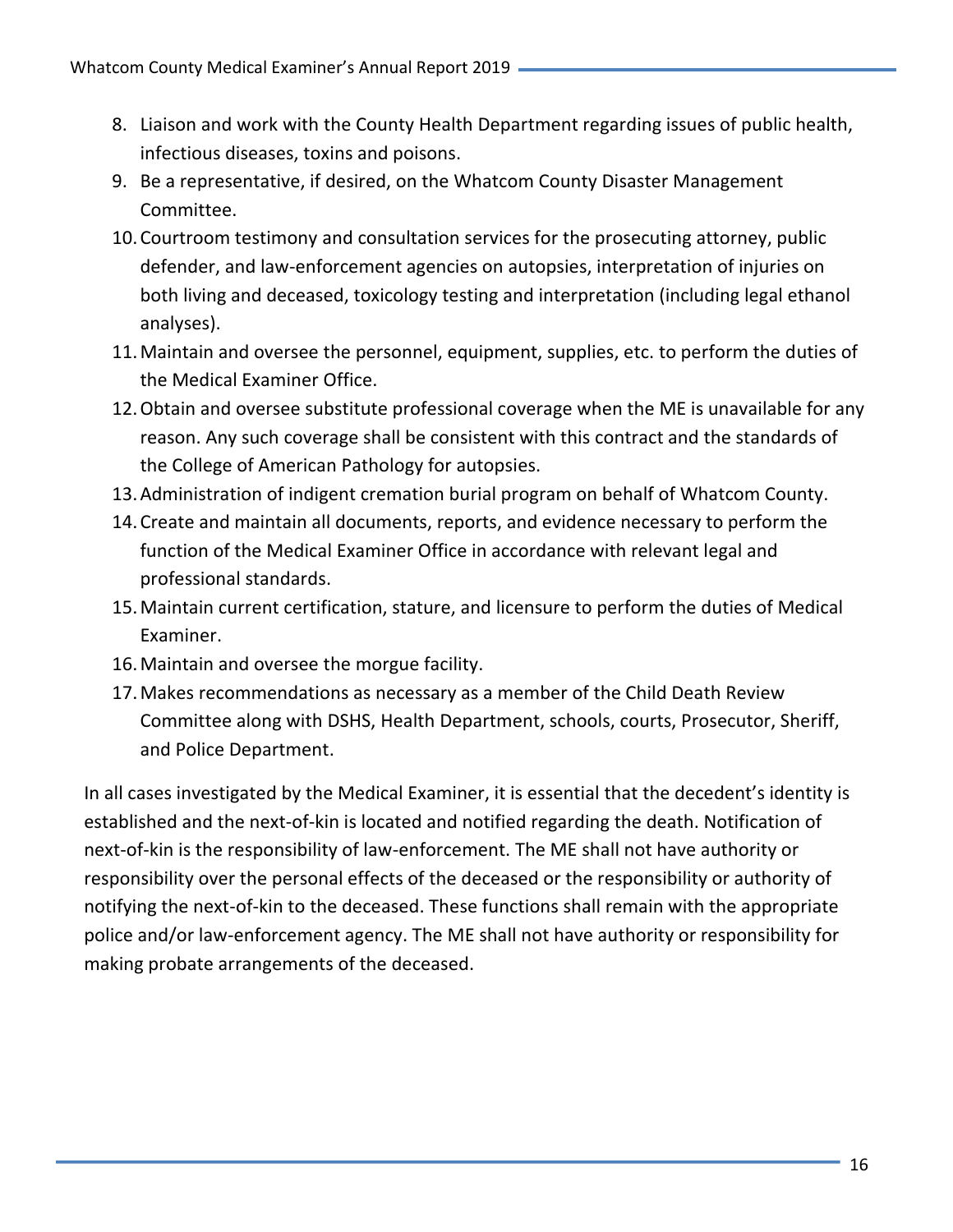### **MEDICAL EXAMINER OFFICE PATHOLOGISTS**

**Gary Goldfogel, MD,** Whatcom County (Washington) Medical Examiner: 1990-present

#### *Education*

- Lewis and Clark College, Portland, Oregon. BS in Biology with Minor in Chemistry. Magna Cum Laude, 1980.
- Emory University School of Medicine, Atlanta, Georgia. M.D., 1984

#### *Postgraduate Training*

- University of Washington Affiliated Hospitals, Seattle Washington.
- Internship and Residency in Anatomic and Clinical Pathology, 1984 to 1988.
- Providence Medical Center, Seattle, Washington. Fellowship in Clinical Pathology/ Laboratory Administration, 1987 to 1988.
- US Army War College, National Security Seminar, 1998
- Advanced Forensics Practicum, FBI/AFIP, Quantico, VA 2000

#### *Qualifications*

- Washington State Medical Examiner's License, 1984—present
- American Board of Pathology: Anatomical Pathology (AP) 1988, Clinical Pathology/Laboratory Medicine (CP) 1988, Forensic Pathology (FP) 2001

#### *Academic Appointments*

- Western Washington University, Adjunct Professor, College of Humanities and Social Sciences, 2005 to present.
- Western Washington University, Guest Instructor, Colleges of Business and Economics, Science and Technology, Huxley College of the Environment, and Fairhaven College, 1988 to present.
- University of Washington, Assistant Clinical Professor of Pathology, 1988 to present.
- University of Washington, Assistant Clinical Professor of Laboratory Medicine, 1988 to present.
- University of Washington, Assistant Clinical Professor of Medical Education, School of Public Health and Community Medicine, 1988 to present.
- Recipient of Excellence in Teaching Award, Medex NW 2008, 2010, 2015, 2016. University of Washington.

#### *Teaching Responsibilities*

• Course Director/Instructor, Health Care for the 21<sup>st</sup> Century HLED 297, Western Washington University, 2007 to 2010.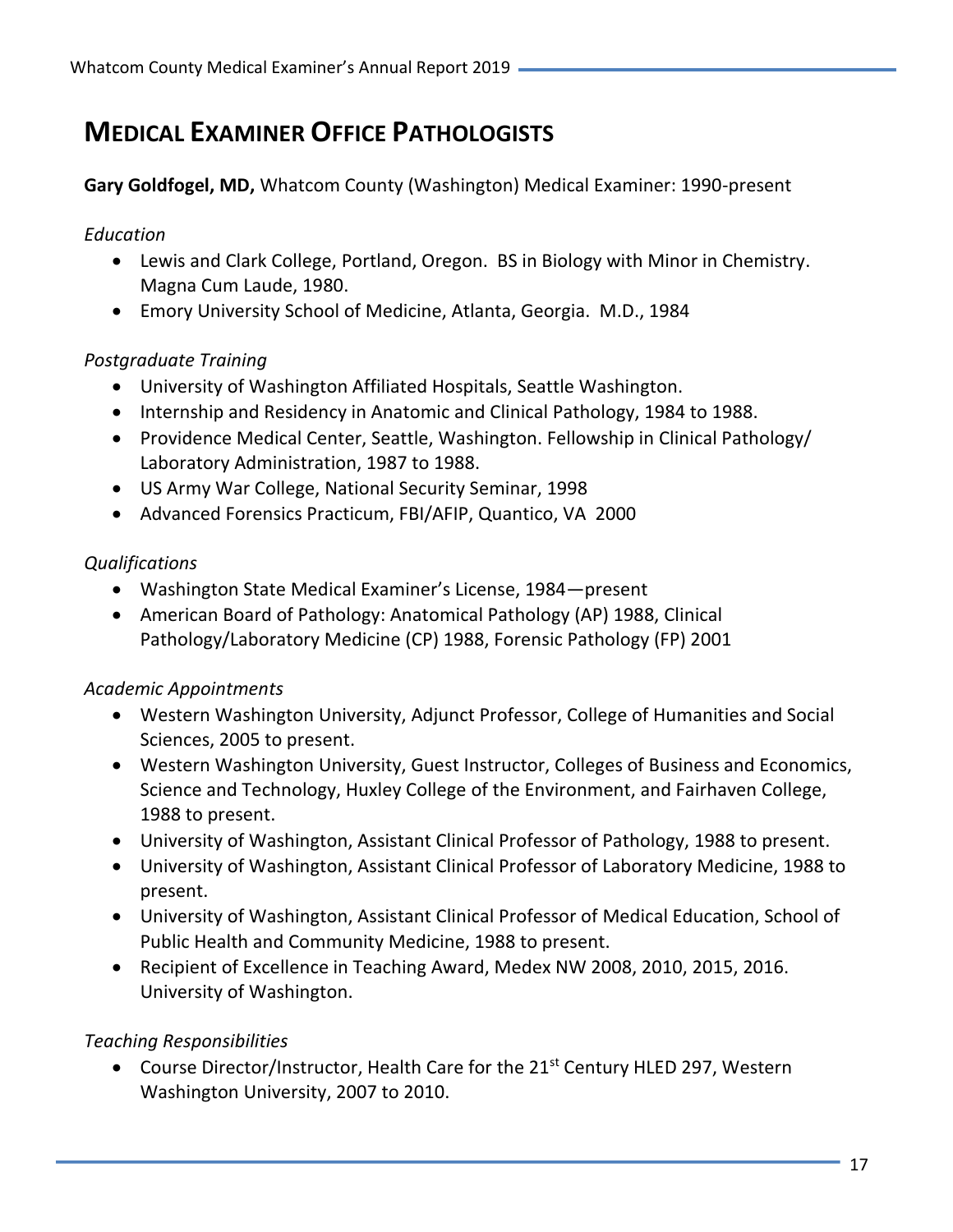- Course Co-Director/Instructor, Systemic Pathology H5452 to Physician Assistants, University of Washington Medex Program, 1984 to 2000. Consultant and Guest Lecturer to course 2000 to present.
- Annual Guest Lecturer, Western Washington University, 1989 to present; Fairhaven College 1989 to present: Departments of Biology, Anthropology, Environmental Science, Adult Education, Business, Humanities.
- Annual Guest Lecturer, Bellingham High School, Sehome High School, Squalicum High School, Forensics Course, 2007-present.
- Instructor, Human Biology 520, University of Washington School of Medicine, 1984 to 1994.
- Instructor, Respiratory Pathology, University of Washington School of Medicine, 1984 to 1988.
- Instructor, Cardiovascular Pathology, University of Washington School of Medicine, 1984 to 1988.
- Instructor, Cancer Rehab 320, University of Washington Schools of Nursing, Rehabilitation, and Physical Therapy, 1985 to 1988.
- Instructor, National Annual Physician Assistant Recertification course, 1989 to 2017.
- Multiple Community Lectures, Seminars on topics including drug testing, strangulation, AIDS, SIDS, Bioterrorism, Community Emergency Management, Crime Scene Investigation, Strangulation, Death Investigation. Gun Control Violence. 1999-present.

#### *Professional Experience*

- Locum tenens: Dr. Robert Gibb, Whatcom Pathology Laboratory, Bellingham, Washington 1987 to 1988.
- Associate Director of Whatcom Pathology Laboratory, Bellingham, Washington, July 1, 1988 to December 31, 1988.
- Medical Director, Whatcom Pathology Laboratory, Bellingham, Washington, January 1, 1989 to 1993.
- Pathologist and Medical Director, Whatcom Pathology Laboratory division of National Health Laboratories, Inc., 1993 to 1996.
- Whatcom County Medical Examiner, July 1, 1992 to present.
- Locum tenens: Saint Joseph Hospital; Department of Pathology, Bellingham, Washington, 1998-present. Member of Department 1988-present.
- Medical Staff Appointment: Active I Category; Saint Joseph Hospital, Bellingham, Washington 1988-present. Member of multiple hospital committees 1988-present.

#### *Professional Affiliations*

- National Association of Medical Examiners.
- Washington Association of Coroners and Medical Examiners
- Pacific Northwest Forensic Society.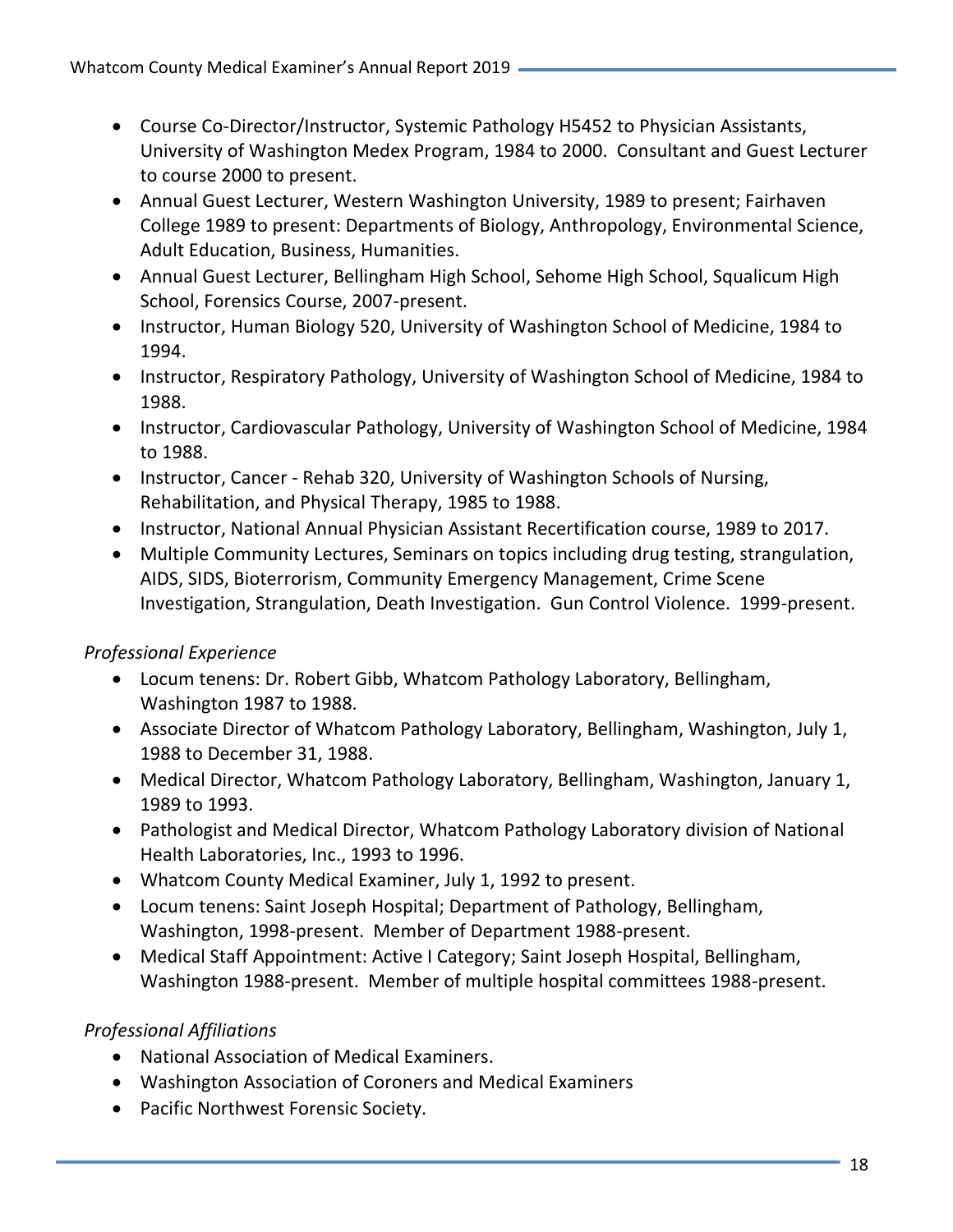- American Academy of Forensic Sciences.
- Washington State Society of Pathologists.
- Pacific Northwest Society of Pathologists.
- American Society of Clinical Pathology.
- College of American Pathologists.
- Hogan Western Eye Pathology Study Group.
- American Medical Association.
- Whatcom County Medical Society.
- Washington State Medical Association.

*Community and Professional Board Positions*

- **Northwest Washington (Blue Shield) Medical Bureau:** Physician Liaison, 1989 to 1991, Board of Trustees, 1996 to 1998. Advisory Board of Trustees 1998-1999.
- **Regence Blue Shield Insurance Company:** Advisory Board, 2000 to 2006.
- **Whatcom County Medical Society:** Board of Trustees, 1988 to 2005, 2007 to present. Executive Committee 1993 to 2005. Secretary 1993, 2001; President Elect 1994, 2002; President 1995, 2003. State Representative Trustee 1996-2001, Legislative Chairman, 1990 to 2005.
- **Washington State Medical Association:** 2nd Vice President 1997-1998, Vice president 1998-1999. Executive Committee, 1997 to 1999. Interspeciality Council Representative, 1992 to 2000, Interspecialty Co-Chairman 1997-1999. Unified Counties Task Force, 1991-1993. MD/DO Task Force, 1992 to 1993. Nominating Committee, 1993-1995.
- **United Way** of Whatcom County: 1990 to 1996.
- **Mt. Baker Theater:** Board of Directors, 1990 to 1996.
- **Bellingham Rotary:** Member 1989 to present. Chairman of Social Committee, 1989- 1992, 1998-2000, 2007. Board of Trustees, 1992 to 1994. Program Chair and Vice President 2018-2019.
- **Chamber of Commerce and Industry**: Bellingham/Whatcom County. Board of Governors, 1993 to 1994.
- **Gang Nail Truss Co.:** Chairman of Board of Directors, 1996 to 1999.
- **Bellingham City Council:** Political Candidate 1997, lost in final election.
- **Saturna Investment:** Sextant Mutual Funds Board of Directors, 1995 to present. Chairman of Board of Directors 2017-present.
- **Boy Scouts of America:** Mt. Baker Council Executive Board of Directors 1999 to 2006, Chairman Health and Safety, 1999-2001, Vice President for Properties 2001 to 2006. Attended Camp Philmont Health Safety/Risk Management Seminar 2001.
- **Northwest Business Club:** President 2000 to present.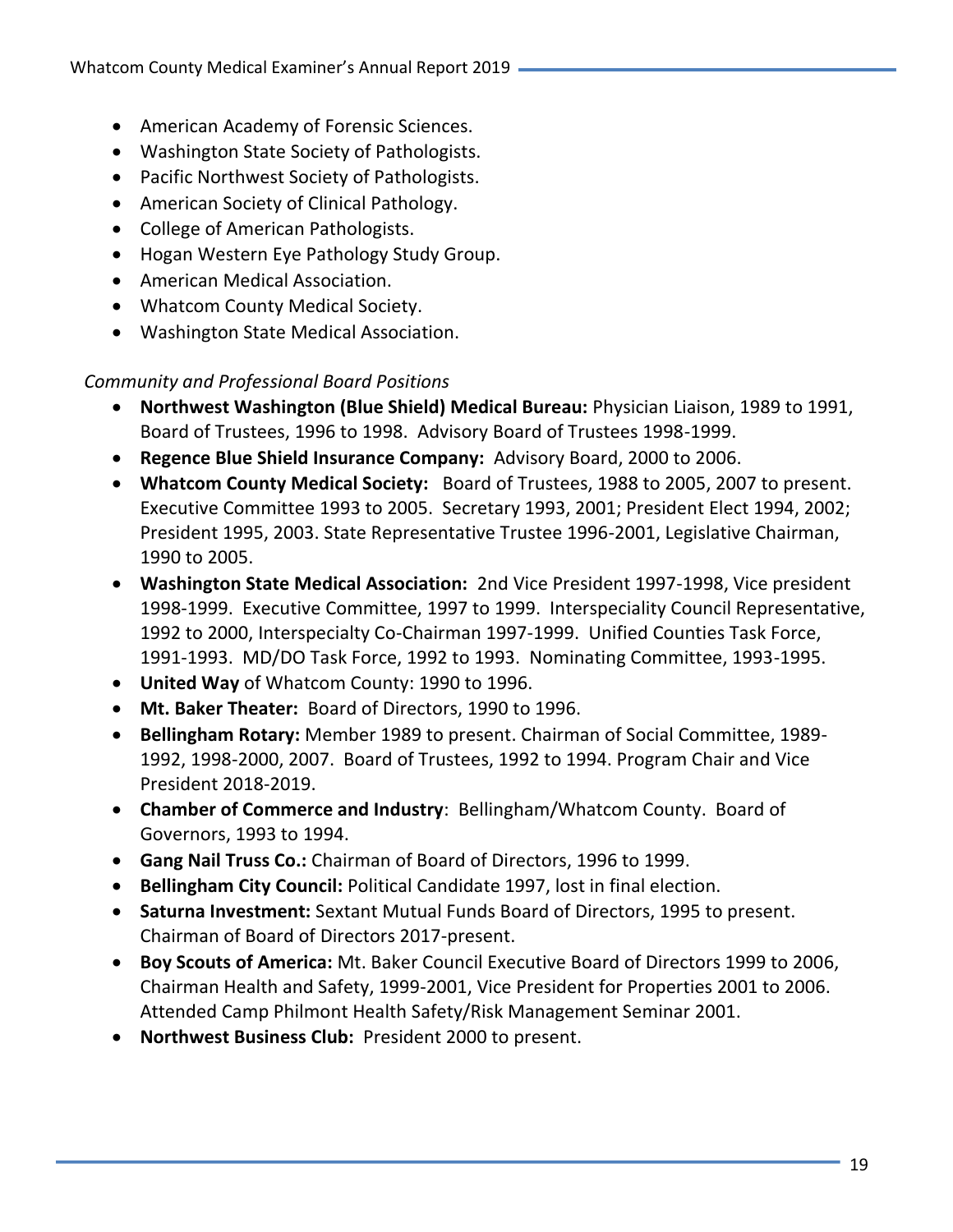#### *Professional Presentations and Abstracts*

- "Contraception and Abortion in Post-Revolution Portugal. Compilation of Six Month Field Study." Lewis and Clark College, Portland, Oregon, three sessions, 1979 to 1980.
- "Hydrogel Contact Lenses and Permeability." Emory University Medical Student Research Day, Atlanta, Georgia, 1981.
- "Immunocytochemical Identification of Vulvar Melanoma and Distinction from Vulvar Paget's Disease." International Society of Gynecologic Oncologists Annual Meeting, Palm Springs, California, February 4, 1986.
- "Prostatic Carcinoma Metastatic to the Orbit." Conjoint Canadian Ocular Pathology Study Group and Hogan Eye Pathology Society Annual Meeting, Vancouver, British Columbia, June 21, 1986.
- "Radiologic Contrast Agents and Results of Laboratory Tests." Laboratory Medicine Grand Rounds, University of Washington, October 22, 1986.
- "Retrospective Diagnosis of a Second Malignancy Following Histologic Examination of the Eye." Hogan Eye Pathology Society Annual Meeting, San Francisco, California, December 13, 1986.
- "Postmortem Vitreous Humor Determination of Alpha-1-Acid-Glycoprotein." American College of Laboratory Physicians and Scientists Annual Meeting, Philadelphia, Pennsylvania, June 6, 1987. Recipient of Young Investigator Award.
- "Malignant Lymphoma of the Conjunctiva with 'Immunophenotypic and Immunogenotypic Analysis." Updates in Technology. Hogan Eye Pathology Annual Meeting, Seattle, Washington, October 18, 1987.
- "CK-MB Determination in the Diagnosis of Acute Myocardial Infarction." American College of Laboratory Physicians and Scientists Annual Meeting, Cincinnati, Ohio, June, 1988.
- "Recognizing Infectious Endocarditis." Washington Association of Physician Assistants Annual Fall Continuing Medical Education Meeting, Orcas Island, Washington, October 15*,* 1988.
- "Clinical Chemistry Updates in Technology." Washington Association of Physician Assistants Continuing Medical Education Meetings, Seattle, Washington, 1989 - 1997.
- "Anemia." Washington Association of Physician Assistants Continuing Medical Education Meetings, Seattle Washington, 1989 to present.
- "Acquired Immune Deficiency Syndrome." Whatcom County Medical Managers, Bellingham, Washington, March 15*,* 1989, 1990, 1992-1996.
- "Drug Testing -The Issues." STAR (Straight Talk About Responsibility) Annual Conference, Bellingham, Washington, March 17, 1989, 1993.

#### *Publications and Research*

• Goldfogel, G.A., Sewell, D.L.: Preparation of sputum smears for acid-fast microscopy. *Journal of Clinical Microbiology.* 1981; 14:460 -462.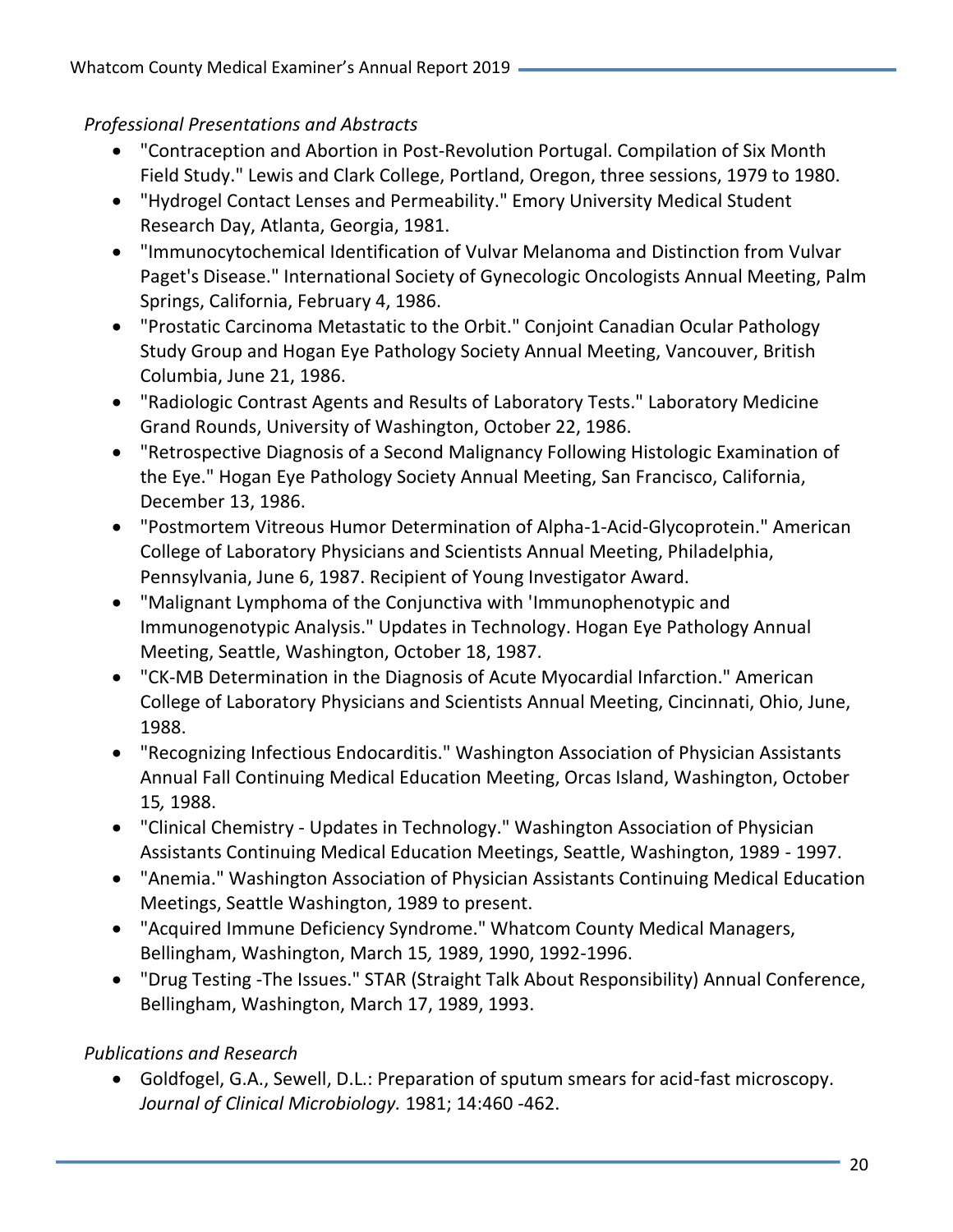- Teefey, S., Montana, M.R., Goldfogel, G.A., Shuman, W.P.: Ultrasonic diagnosis of neutropenic colitis. *American Journal of Radiology.* 1987; 149:731-733.
- Abdel-Nabi, H., Schwartz, A.N., Goldfogel, G.A., Ortinati-Nabi, J.A., Matsuka, D.M., Unger, M.W., Wechter, D.: External scintography of colorectal tumors with IN- 111-anti CEA monoclonal antibody: Correlation with surgical, histopathological and immunohistochemical findings. *Radiology.* 1988; 166:747 -752.
- Bacchi, C.E., Goldfogel, G.A., Greer, B.: Paget's disease and melanoma of the vulva. *Gynecologic Oncology.* 1992; 46:216-221.
- Gibb, R.P., Cockerham, H., Goldfogel, G.A., Yawson, G.M., Raisys, V.A.: Substance abuse testing of urine by GC/MS in scanning mode evaluated by proficiency studies, TLC/GC and EMIT. *Journal of Forensic Sciences.* 1993; 38:124 - 133.
- Logan B, Goldfogel G, Hamilton R, Kuhlman J. J . Five Deaths Resulting from Abuse of Dextromethorphan Sold Over the Internet. Anal Tox 33; 227-231:2009.
- Logan, K, Yeakel, JK, Goldfogel, G, Frost, P., Sandstrom, AA, Wickham, DJ: Dextromethorphan Abuse Leading to Assault, Suicide, or Homicide. *Journal of Forensic Sciences.* 2012: 1388-1394.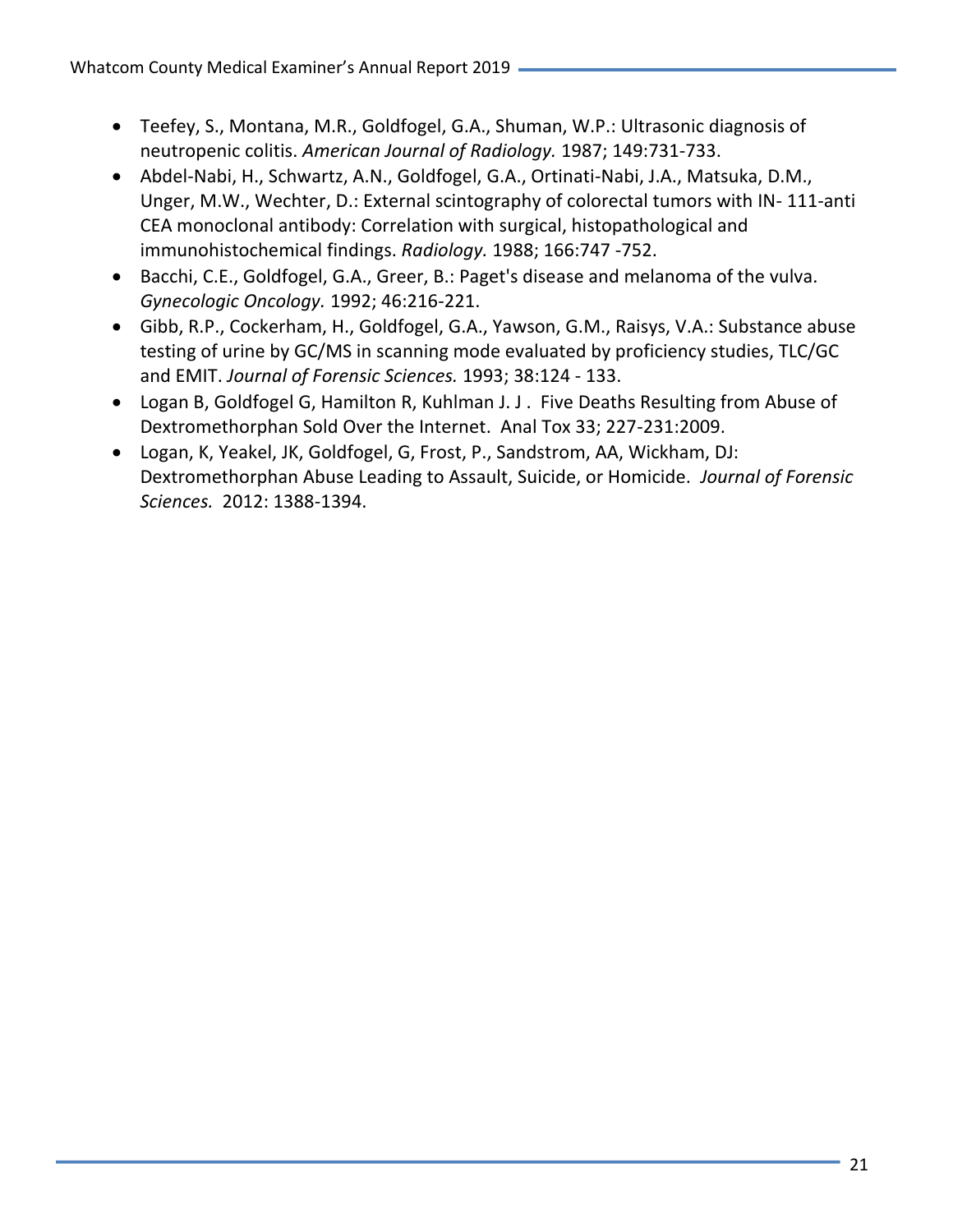**Jan C. Garavaglia, MD;** Whatcom County Forensic Pathologist, January 2016—present

#### *Education and Training:*

- **College:** St. Louis University, St. Louis, Missouri; A.B., magna cum laude, 1978
- **Medical School:** St. Louis University School of Medicine, St. Louis, Missouri; M.D., 1982
- **Internship:** Internal Medicine, St. Louis University Hospitals June 1982 June 1983
- **Residency:** Anatomic/Clinical Pathology, St. Louis University Hospital; July 1983 June 1987
- **Fellowship:** Forensic Pathology, Dade County Medical Examiner's Office, Miami, Florida; July 1987 – June 1988

#### *Certification*

- Diplomate, American Board of Pathology in Combined Anatomic and Clinical Pathology; November 1988
- Diplomate, American Board of Pathology in Forensic Pathology; September 1989

#### *Professional Affiliations*

- American Society of Clinical Pathologists; 1984 1989
- Fellow, National Association of Medical Examiners
- Fellow, American Academy of Forensic Sciences
- National Association of Medical Examiners Foundation

#### *Community and Professional Board Positions*

- National Association of Medical Examiners Foundation; Board of Trustees; 2014 present
- National Association of Medical Examiners; Elected to Board of Directors; 2004 2010
- Central Florida Disaster Medical Coalition, Inc.; Board of Directors; April 2014 June 2015
- Advisory Board; TransLife Organ, Tissue and Transplant Services; Medical Examiner representative 2004-2015
- Harbor House of Central Florida Board of Advisors 2004-2015

#### *Awards*

- Orange County Commissioner's recognition award and proclamation of "Dr. G Day", June 3, 2015" for service to the county
- Translife, Central Florida Tissue and Organ Procurement Organization, award for work in encouraging tissue and organ transplantation, June 2015
- St. Cloud Police Department, Osceola County Florida Recognition Award for service to the department, 2014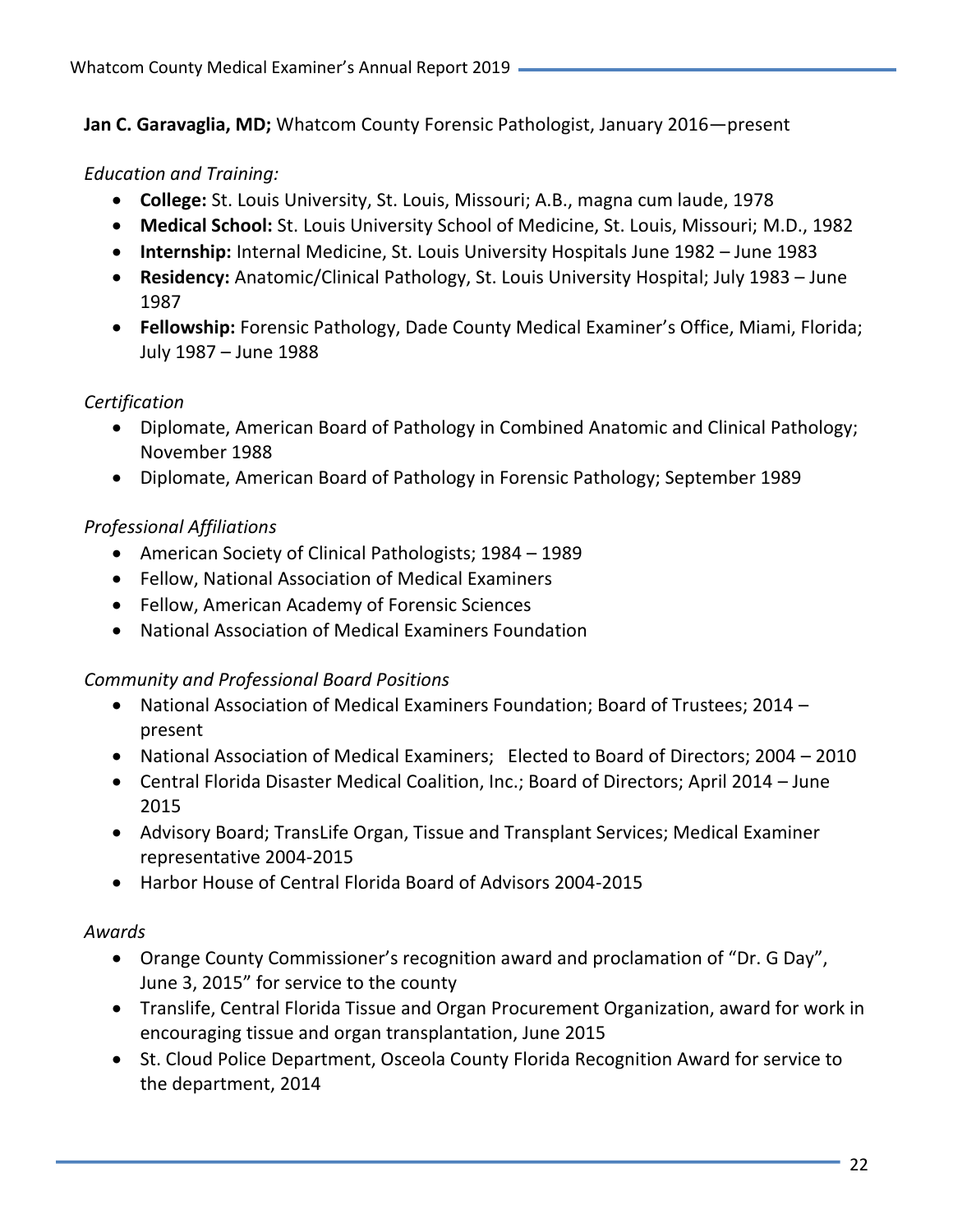- Distinguished Humanitarian Award, presented by the Liberty Science Center, Jersey City, New Jersey, November 5th 2012
- Orlando Police Department, Good Citizens Award for service to the department, presented by Police Chief Val Demmings, 2010
- Sheriff's Citation Medal presented January 17, 2006, by Orange County Sheriff Kevin Beary "in recognition of outstanding service to the Sheriff's Office and the citizens of Orange County."
- Hidalgo Award presented on November 14, 2000, by Bexar
- County Commissioners Court for "Outstanding work assisting agencies and providing forensic science services during a multi-jurisdictional capital murder investigation."

#### *Media:*

- Host of the "Dr. G Medical Examiner Series" Discovery Health Network, 2003 2012
- Winner of the International Health and Medical Media Award for Best Health Series, "Freddie Award," 2008

#### *Guest Appearances:*

- CNN, Don Lemon Show, 2016
- CNN, Legal View with Ashleigh Banfield,
- Several appearances, 2014, 2015, 2016
- Anderson Live, with Anderson Cooper,v appearances in 2012
- Dr. David Drew Pinsky, television show, multiple appearances in 2012
- Today Show, December 2011
- Dr. Oz television show; 6 appearances, 2009-2011
- Rachel Ray television talk show, January and April 2009
- Good Morning America, December 2008
- Larry King Live, December 2005
- Oprah Winfrey Show and Oxygen Network, "After the Show," October 2003
- Featured in article "Florida Trend" magazine, "Icon" famous Floridian series, 2010
- Subject of "Mayor's Author Talk" for Tampa, Florida television show, 2009
- Subject of Documentary for French Television, 2002
- Featured in article "Redbook" magazine, 1997

#### *Publications*

- Yu L, Garavaglia J, Wallace MR. "Infectious Causes of Death in the Medical Examiner's Office." American Journal of Forensic Medicine and Pathology, March 2016; Vol 36: 36- 38
- Wallace MR, Garavaglia JC, Kaplan EL. "Prosector's Streptococcal Pharyngitis." Infect Dis Clin Pract, 2012; 20: 349-50.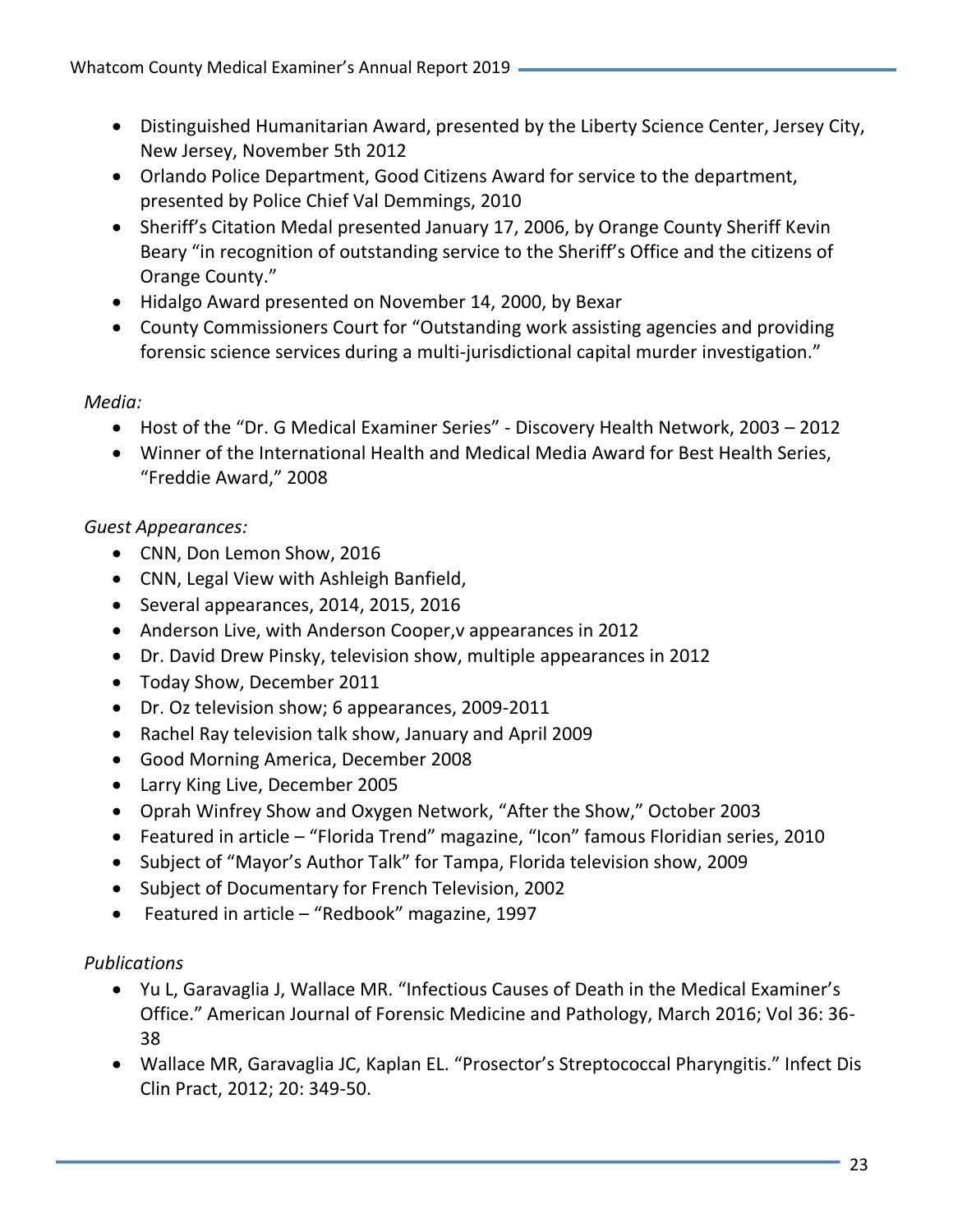- Stephany JD, Garavaglia JC, Pearl GS. "Sudden Death in a 27-Year-Old Man with Chiari Malformation." American Journal of Forensic Medicine and Pathology, September 2008; 29(30): 249-50.
- Stewart, RM, Myers JG, Dent DL, Ermis P, Gary GA, Villarreal R, Blow O, Woods B, McFarland M, Garavaglia JC, Root HO, Pruitt, BA. "Seven Hundred Fifty-three Consecutive Deaths in a Level I Trauma Center. The Argument for Injury Prevention." Journal of Trauma, 2003 Jan; 59(1) 66-70
- Kunsman GW, Kunsman CM, Presses CL, Garavaglia JC, Farley NJ. "Mixed Drug Intoxication Involving Venlafaxine and Verapamil." Journal of Forensic Sciences, July 2000; 45(4): 926-928.
- Garavaglia JC. "Weapon Location following Suicidal Gunshot Wounds." The American Journal of Forensic Medicine and Pathology, March 1999; 20(1): 105.
- Book Review: Death Investigator's Handbook: A Field Guide to Crime Scene Processing, Forensic Evaluations, and Investigative Technique. By Louis Eliopolus. The American Journal of Forensic Medicine and Pathology, Sept. 1995; 16(3): 263-264.
- Garavaglia JC, Gnepp D. "Intramuscular (infiltrating) Lipoma of the Tongue." Oral Surgery, Oral Medicine, Oral Pathology, March 1987; 63: 348-350.
- How Not to Die: Surprising Lessons in Living Longer, Safer and Healthier, Jan Garavaglia, M.D.; Crown Publishers, 2008.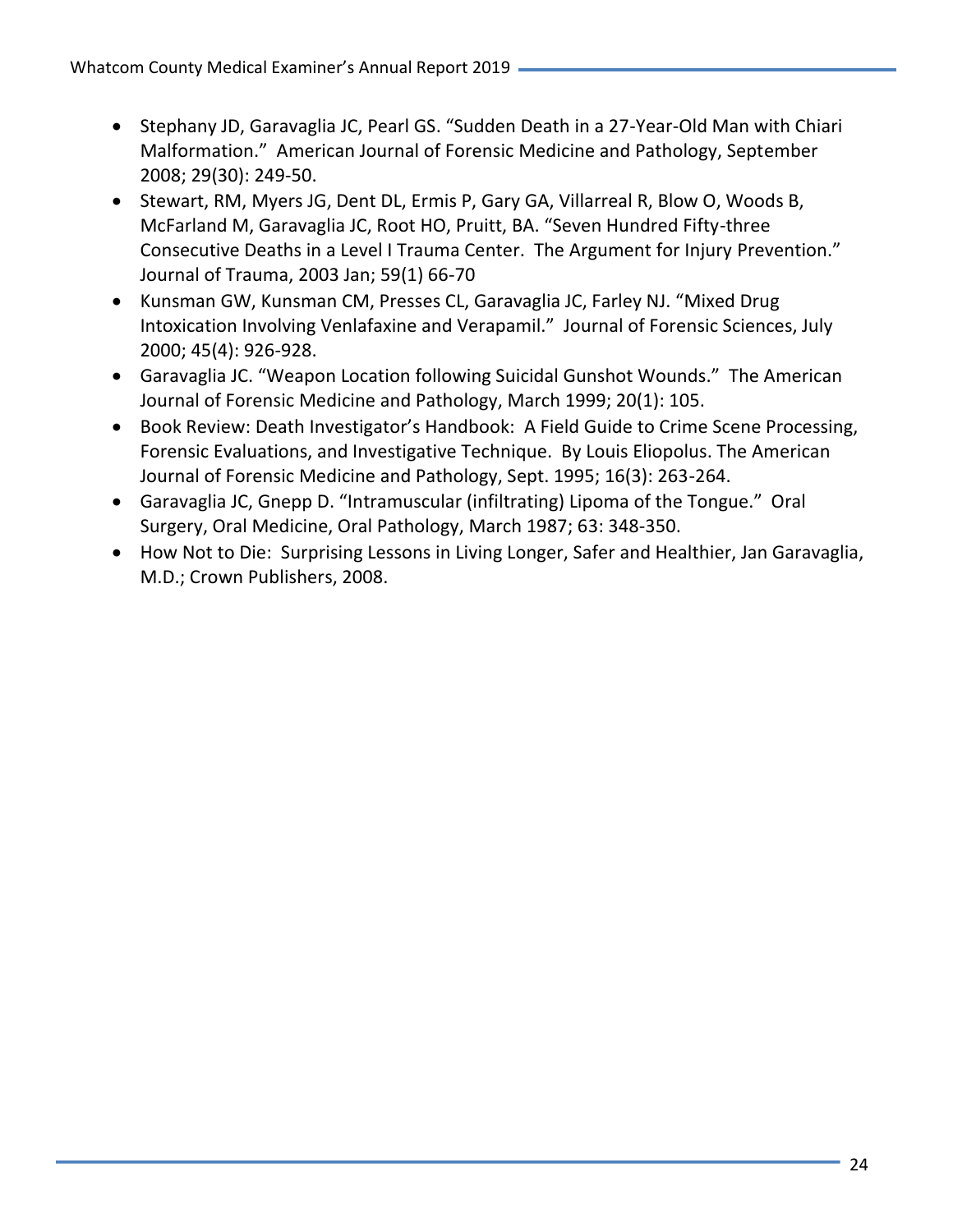**Dennis James Wickham, M.D.;** Whatcom County Forensic Pathologist, November 2019-present

#### *Education and Training:*

- **College:** Pacific University, Forest Grove, Oregon, September 1972-May 1974
- •Linfield College, McMinnville, Oregon, September 1974-December 1975, Degree: Bachelor of Arts 1976
- **Medical School:** University of Oregon Health Sciences, School of Medicine, Portland, Oregon, September 1976-June 1981 Degree: Doctor of Medicine June 12, 1981
- **Student Fellowship:** University of Oregon Health Sciences, School of Medicine, Department of Pathology, Student Fellowship in Pathology, June 1978-June 1981
- **Internship:** Blodgett Memorial Medical Center, Grand Rapids, Michigan, Flexible Internship, July 1981-June1982
- **Residency:** University of Colorado Health Sciences Center, Denver Colorado, Anatomic & Clinical Pathology, July 1982-June 1986 Dade County Medical Examiner Department and University of Miami School of Medicine, Miami, Florida, Forensic Pathology, July 1986-June 1987

#### *Awards*

• Alma B. Sneeden Award for Excellence in Pathology, Department of Pathology, University of Oregon, Health Science Center, June 1981

#### *Appointments*

- Associate Medical Examiner, Dade County Medical Examiner Department, Miami, Florida, June1986-June 1987
- Associate Medical Examiner, Brevard County Medical Examiner's Office, Rockledge, Florida, August 1987-December 1988
- Staff Pathologist, March 1988-Jan 1989, Consulting Medical Staff, January 1989-October 1993, Holmes Regional Medical Center, Melbourne, Florida
- Interim Medical Examiner, Brevard County Medical Examiner's Office, Rockledge, Florida December 1988-February 1989
- District Medical Examiner, Brevard County Medical Examiner's Office, Rockledge, Florida, February 1989-November 1996
- Medical Examiner, Clark County Medical Examiner's Office, Vancouver, Washington, January 1997-January 2019
- Sudden Infant Death Syndrome Advisory Council, State of Florida, October 1993-July 1995
- Florida Statewide Organ and Tissue Procurement and Transplantation Advisory Board, December 1995-November 1996
- Forensic Investigation Council, State of Washington, August 1999-January 2019